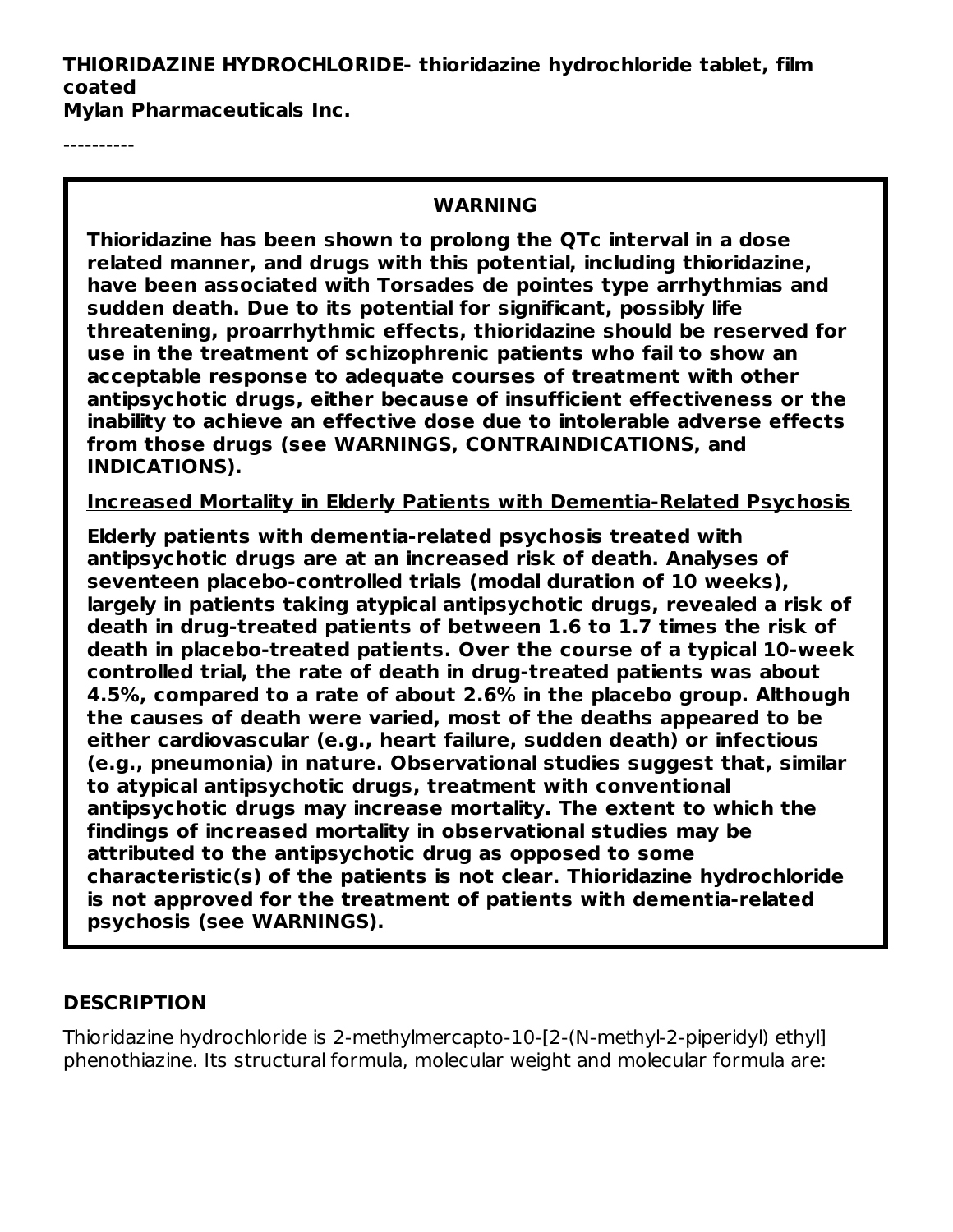

**C H N S • HCl M.Wt.: 407.05 21 26 2 2**

Thioridazine hydrochloride, USP is available as tablets for oral administration containing 10 mg, 25 mg, 50 mg or 100 mg.

Each tablet for oral administration contains the following inactive ingredients: colloidal silicon dioxide, croscarmellose sodium, FD&C Yellow No. 6 Aluminum Lake, hydroxypropyl cellulose, hypromellose, magnesium stearate, microcrystalline cellulose, polyethylene glycol, sodium lauryl sulfate and titanium dioxide.

# **CLINICAL PHARMACOLOGY**

The basic pharmacological activity of thioridazine is similar to that of other phenothiazines, but is associated with minimal extrapyramidal stimulation.

However, thioridazine has been shown to prolong the QTc interval in a dose dependent fashion. This effect may increase the risk of serious, potentially fatal, ventricular arrhythmias, such as Torsades de pointes type arrhythmias. Due to this risk, thioridazine is indicated only for schizophrenic patients who have not been responsive to or cannot tolerate other antipsychotic agents (see WARNINGS and CONTRAINDICATIONS). However, the prescriber should be aware that thioridazine has not been systematically evaluated in controlled trials in treatment refractory schizophrenic patients and its efficacy in such patients is unknown.

# **INDICATIONS AND USAGE**

Thioridazine hydrochloride tablets are indicated for the management of schizophrenic patients who fail to respond adequately to treatment with other antipsychotic drugs. Due to the risk of significant, potentially life threatening, proarrhythmic effects with thioridazine treatment, thioridazine hydrochloride tablets should be used only in patients who have failed to respond adequately to treatment with appropriate courses of other antipsychotic drugs, either because of insufficient effectiveness or the inability to achieve an effective dose due to intolerable adverse effects from those drugs. Consequently, before initiating treatment with thioridazine hydrochloride tablets, it is strongly recommended that a patient be given at least two trials, each with a different antipsychotic drug product, at an adequate dose, and for an adequate duration (see WARNINGS and CONTRAINDICATIONS).

However, the prescriber should be aware that thioridazine hydrochloride tablets have not been systematically evaluated in controlled trials in treatment refractory schizophrenic patients and its efficacy in such patients is unknown.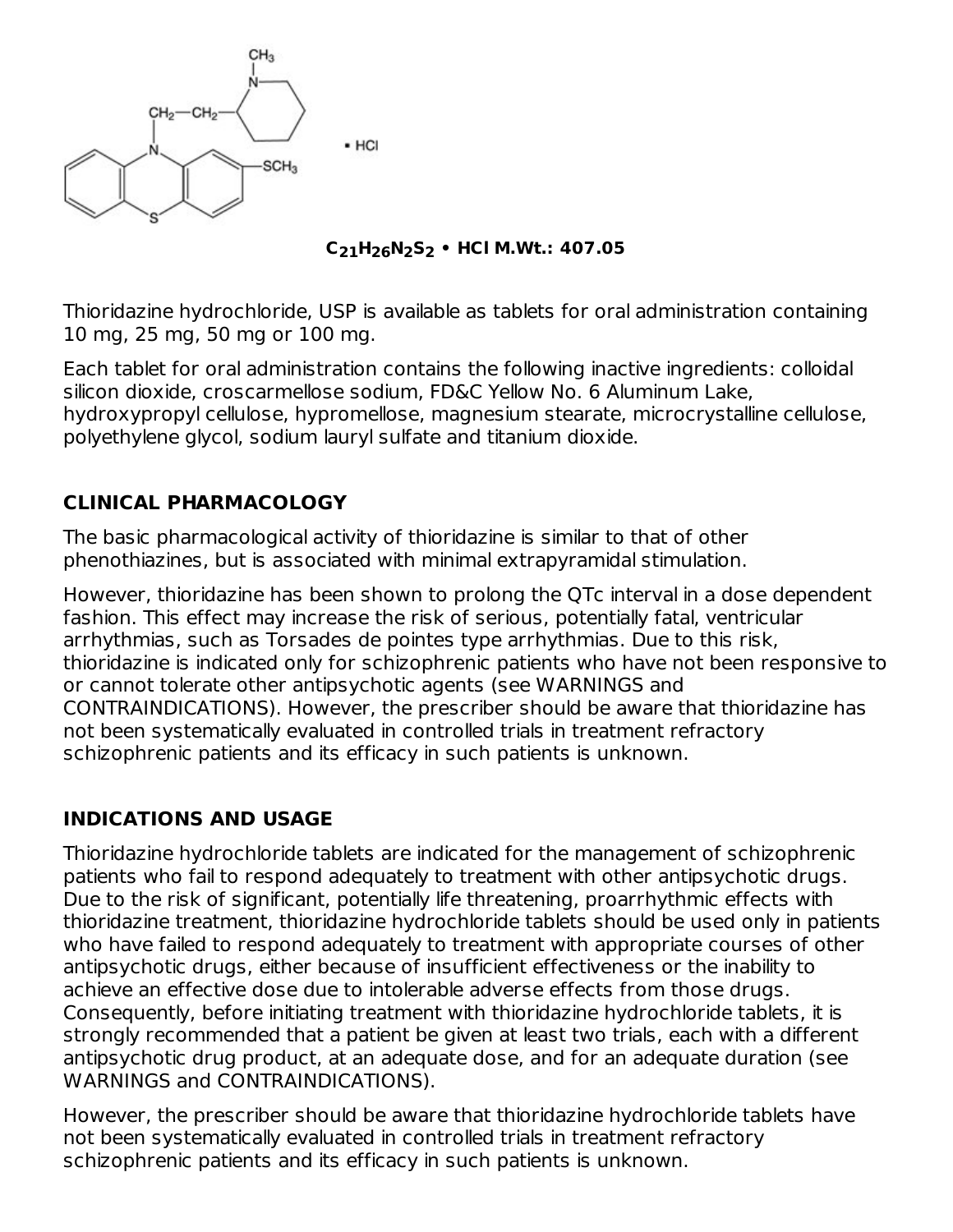# **CONTRAINDICATIONS**

Thioridazine hydrochloride tablet use should be avoided in combination with other drugs that are known to prolong the QTc interval and in patients with congenital long QT syndrome or a history of cardiac arrhythmias.

Reduced cytochrome P450 2D6 isozyme activity drugs that inhibit this isozyme (e.g., fluoxetine and paroxetine) and certain other drugs (e.g., fluvoxamine, propranolol, and pindolol) appear to appreciably inhibit the metabolism of thioridazine. The resulting elevated levels of thioridazine would be expected to augment the prolongation of the QTc interval associated with thioridazine and may increase the risk of serious, potentially fatal, cardiac arrhythmias, such as Torsades de pointes type arrhythmias. Such an increased risk may result also from the additive effect of coadministering thioridazine with other agents that prolong the QTc interval. Therefore, thioridazine is contraindicated with these drugs as well as in patients, comprising about 7% of the normal population, who are known to have a genetic defect leading to reduced levels of activity of P450 2D6 (see WARNINGS and PRECAUTIONS).

In common with other phenothiazines, thioridazine is contraindicated in severe central nervous system depression or comatose states from any cause including drug induced central nervous system depression (see WARNINGS). It should also be noted that hypertensive or hypotensive heart disease of extreme degree is a contraindication of phenothiazine administration.

## **WARNINGS**

#### **Increased Mortality in Elderly Patients with Dementia-Related Psychosis**

**Elderly patients with dementia-related psychosis treated with antipsychotic drugs are at an increased risk of death. Thioridazine hydrochloride is not approved for the treatment of patients with dementia-related psychosis (see BOXED WARNING).**

#### **Potential for Proarrhythmic Effects**

DUE TO THE POTENTIAL FOR SIGNIFICANT, POSSIBLY LIFE THREATENING, PROARRHYTHMIC EFFECTS WITH THIORIDAZINE TREATMENT, THIORIDAZINE SHOULD BE RESERVED FOR USE IN THE TREATMENT OF SCHIZOPHRENIC PATIENTS WHO FAIL TO SHOW AN ACCEPTABLE RESPONSE TO ADEQUATE COURSES OF TREATMENT WITH OTHER ANTIPSYCHOTIC DRUGS, EITHER BECAUSE OF INSUFFICIENT EFFECTIVENESS OR THE INABILITY TO ACHIEVE AN EFFECTIVE DOSE DUE TO INTOLERABLE ADVERSE EFFECTS FROM THOSE DRUGS. CONSEQUENTLY, BEFORE INITIATING TREATMENT WITH THIORIDAZINE, IT IS STRONGLY RECOMMENDED THAT A PATIENT BE GIVEN AT LEAST TWO TRIALS, EACH WITH A DIFFERENT ANTIPSYCHOTIC DRUG PRODUCT, AT AN ADEQUATE DOSE, AND FOR AN ADEQUATE DURATION. THIORIDAZINE HAS NOT BEEN SYSTEMATICALLY EVALUATED IN CONTROLLED TRIALS IN THE TREATMENT OF REFRACTORY SCHIZOPHRENIC PATIENTS AND ITS EFFICACY IN SUCH PATIENTS IS UNKNOWN.

A crossover study in nine healthy males comparing single doses of thioridazine 10 mg and 50 mg with placebo demonstrated a dose related prolongation of the QTc interval.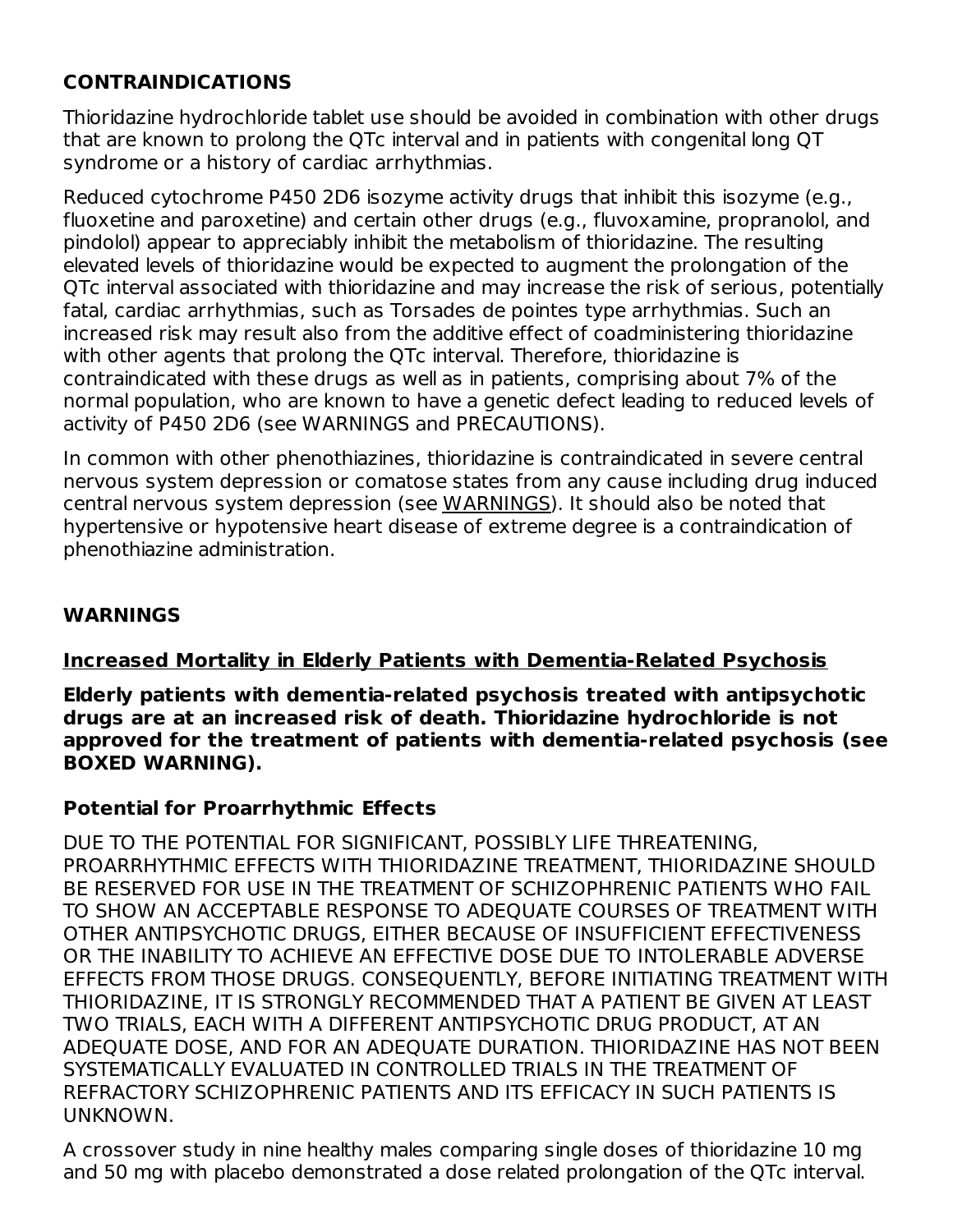The mean maximum increase in QTc interval following the 50 mg dose was about 23 msec; greater prolongation may be observed in the clinical treatment of unscreened patients.

Prolongation of the QTc interval has been associated with the ability to cause Torsades de pointes type arrhythmias, a potentially fatal polymorphic ventricular tachycardia, and sudden death. There are several published case reports of Torsades de pointes and sudden death associated with thioridazine treatment. A causal relationship between these events and thioridazine therapy has not been established but, given the ability of thioridazine to prolong the QTc interval, such a relationship is possible.

Certain circumstances may increase the risk of Torsades de pointes and/or sudden death in association with the use of drugs that prolong the QTc interval, including 1) bradycardia, 2) hypokalemia, 3) concomitant use of other drugs that prolong the QTc interval, 4) presence of congenital prolongation of the QT interval, and 5) for thioridazine in particular, its use in patients with reduced activity of P450 2D6 or its coadministration with drugs that may inhibit P450 2D6 or by some other mechanism interfere with the clearance of thioridazine (see CONTRAINDICATIONS and PRECAUTIONS).

It is recommended that patients being considered for thioridazine treatment have a baseline ECG performed and serum potassium levels measured. Serum potassium should be normalized before initiating treatment and patients with a QTc interval greater than 450 msec should not receive thioridazine treatment. It may also be useful to periodically monitor ECG's and serum potassium during thioridazine treatment, especially during a period of dose adjustment. Thioridazine should be discontinued in patients who are found to have a QTc interval over 500 msec.

Patients taking thioridazine who experience symptoms that may be associated with the occurrence of Torsades de pointes (e.g., dizziness, palpitations, or syncope) may warrant further cardiac evaluation; in particular, Holter monitoring should be considered.

# **Tardive Dyskinesia**

Tardive dyskinesia, a syndrome consisting of potentially irreversible, involuntary, dyskinetic movements may develop in patients treated with antipsychotic drugs. Although the prevalence of the syndrome appears to be highest among the elderly, especially elderly women, it is impossible to rely upon prevalence estimates to predict, at the inception of antipsychotic treatment, which patients are likely to develop the syndrome. Whether antipsychotic drug products differ in their potential to cause tardive dyskinesia is unknown.

Both the risk of developing the syndrome and the likelihood that it will become irreversible are believed to increase as the duration of treatment and the total cumulative dose of antipsychotic drugs administered to the patient increase. However, the syndrome can develop, although much less commonly, after relatively brief treatment periods at low doses.

There is no known treatment for established cases of tardive dyskinesia, although the syndrome may remit, partially or completely, if antipsychotic treatment is withdrawn. Antipsychotic treatment itself, however, may suppress (or partially suppress) the signs and symptoms of the syndrome and thereby may possibly mask the underlying disease process. The effect that symptomatic suppression has upon the long-term course of the syndrome is unknown.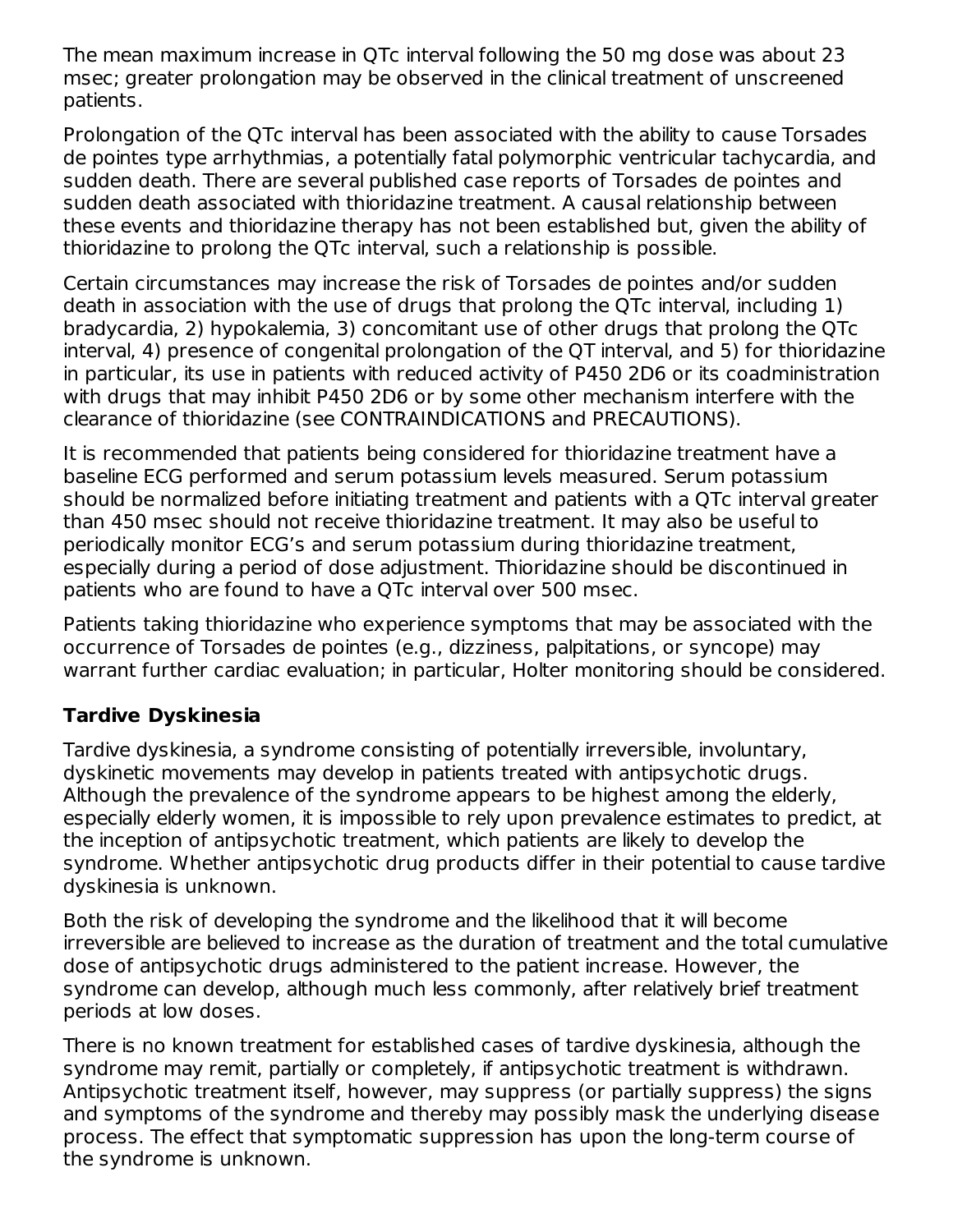Given these considerations, antipsychotics should be prescribed in a manner that is most likely to minimize the occurrence of tardive dyskinesia. Chronic antipsychotic treatment should generally be reserved for patients who suffer from a chronic illness that, 1) is known to respond to antipsychotic drugs, and, 2) for whom alternative, equally effective, but potentially less harmful treatments are not available or appropriate. In patients who do require chronic treatment, the smallest dose and the shortest duration of treatment producing a satisfactory clinical response should be sought. The need for continued treatment should be reassessed periodically.

If signs and symptoms of tardive dyskinesia appear in a patient on antipsychotics, drug discontinuation should be considered. However, some patients may require treatment despite the presence of the syndrome.

(For further information about the description of tardive dyskinesia and its clinical detection, please refer to the sections on Information for Patients and ADVERSE REACTIONS.)

It has been suggested in regard to phenothiazines in general, that people who have demonstrated a hypersensitivity reaction (e.g., blood dyscrasias, jaundice) to one may be more prone to demonstrate a reaction to others. Attention should be paid to the fact that phenothiazines are capable of potentiating central nervous system depressants (e.g., anesthetics, opiates, alcohol, etc.) as well as atropine and phosphorus insecticides. Physicians should carefully consider benefit versus risk when treating less severe disorders.

Reproductive studies in animals and clinical experience to date have failed to show a teratogenic effect with thioridazine. However, in view of the desirability of keeping the administration of all drugs to a minimum during pregnancy, thioridazine should be given only when the benefits derived from treatment exceed the possible risks to mother and fetus.

# **Pregnancy**

# **Nonteratogenic Effects**

Neonates exposed to antipsychotic drugs, during the third trimester of pregnancy are at risk for extrapyramidal and/or withdrawal symptoms following delivery. There have been reports of agitation, hypertonia, hypotonia, tremor, somnolence, respiratory distress and feeding disorder in these neonates. These complications have varied in severity; while in some cases symptoms have been self-limited, in other cases neonates have required intensive care unit support and prolonged hospitalization.

Thioridazine hydrochloride should be used during pregnancy only if the potential benefit justifies the potential risk to the fetus.

# **Neuroleptic Malignant Syndrome (NMS)**

A potentially fatal symptom complex sometimes referred to as Neuroleptic Malignant Syndrome (NMS) has been reported in association with antipsychotic drugs. Clinical manifestations of NMS are hyperpyrexia, muscle rigidity, altered mental status, and evidence of autonomic instability (irregular pulse or blood pressure, tachycardia, diaphoresis, and cardiac dysrhythmias).

The diagnostic evaluation of patients with this syndrome is complicated. In arriving at a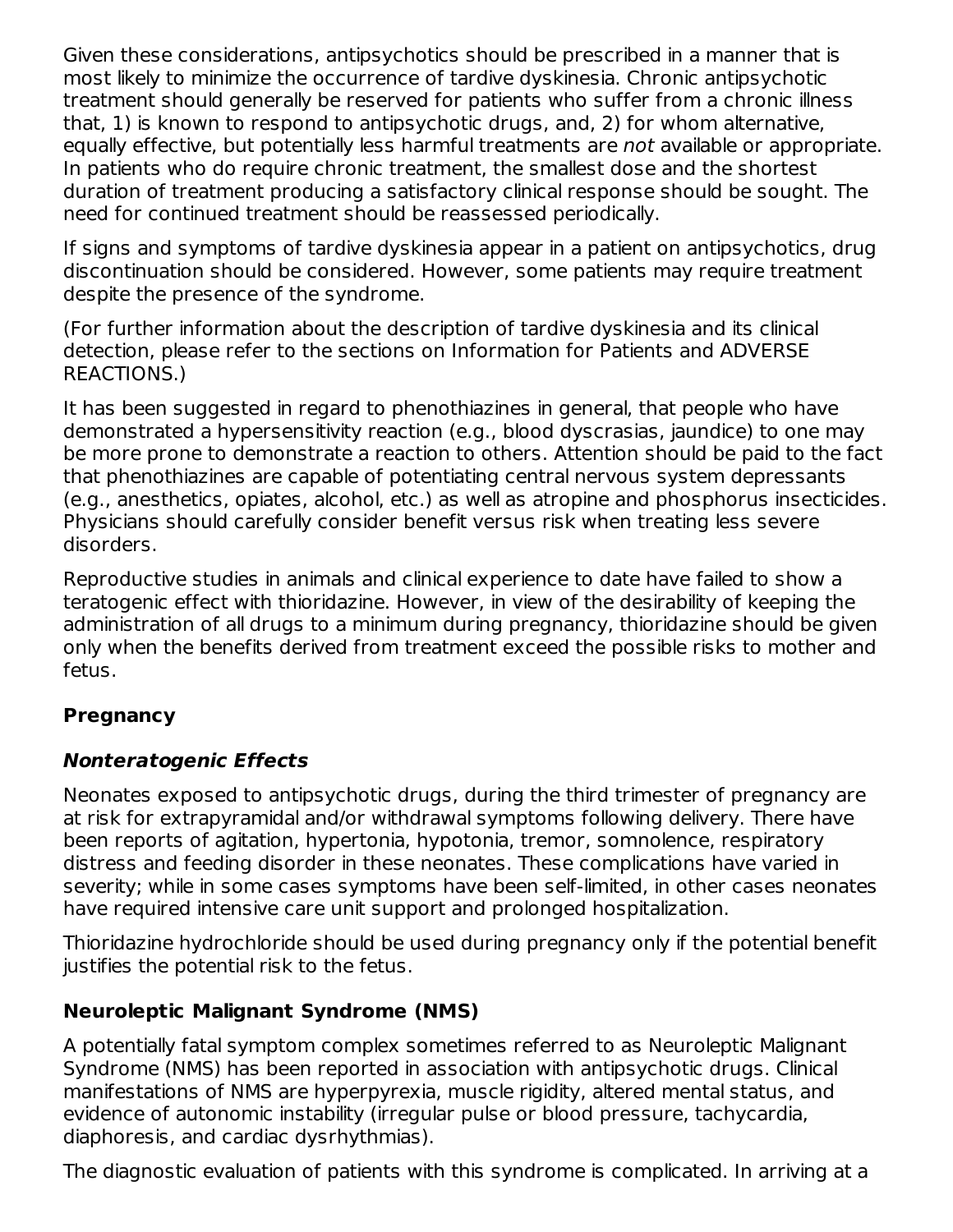diagnosis, it is important to identify cases where the clinical presentation includes both serious medical illness (e.g., pneumonia, systemic infection, etc.) and untreated or inadequately treated extrapyramidal signs and symptoms (EPS). Other important considerations in the differential diagnosis include central anticholinergic toxicity, heat stroke, drug fever, and primary central nervous system (CNS) pathology.

The management of NMS should include, 1) immediate discontinuation of antipsychotic drugs and other drugs not essential to concurrent therapy, 2) intensive symptomatic treatment and medical monitoring, and 3) treatment of any concomitant serious medical problems for which specific treatments are available. There is no general agreement about specific pharmacological treatment regimens for uncomplicated NMS.

If a patient requires antipsychotic drug treatment after recovery from NMS, the potential reintroduction of drug therapy should be carefully considered. The patient should be carefully monitored, since recurrences of NMS have been reported.

## **Falls**

Thioridazine hydrochloride tablets may cause somnolence, postural hypotension, motor and sensory instability, which may lead to falls and, consequently, fractures or other injuries. For patients with diseases, conditions, or medications that could exacerbate these effects, complete fall risk assessments when initiating antipsychotic treatment and recurrently for patients on long-term antipsychotic therapy.

## **Central Nervous System Depressants**

As in the case of other phenothiazines, thioridazine is capable of potentiating central nervous system depressants (e.g., alcohol, anesthetics, barbiturates, narcotics, opiates, other psychoactive drugs, etc.) as well as atropine and phosphorus insecticides. Severe respiratory depression and respiratory arrest have been reported when a patient was given a phenothiazine and a concomitant high dose of a barbiturate.

# **PRECAUTIONS**

Leukopenia and/or agranulocytosis and convulsive seizures have been reported but are infrequent. In schizophrenic patients with epilepsy, anticonvulsant medication should be maintained during treatment with thioridazine. Pigmentary retinopathy, which has been observed primarily in patients taking larger than recommended doses, is characterized by diminution of visual acuity, brownish coloring of vision, and impairment of night vision; examination of the fundus discloses deposits of pigment. The possibility of this complication may be reduced by remaining within the recommended limits of dosage.

Where patients are participating in activities requiring complete mental alertness (e.g., driving) it is advisable to administer the phenothiazines cautiously and to increase the dosage gradually. Female patients appear to have a greater tendency to orthostatic hypotension than male patients. The administration of epinephrine should be avoided in the treatment of drug-induced hypotension in view of the fact that phenothiazines may induce a reversed epinephrine effect on occasion. Should a vasoconstrictor be required, the most suitable are levarterenol and phenylephrine.

Antipsychotic drugs elevate prolactin levels; the elevation persists during chronic administration. Tissue culture experiments indicate that approximately one-third of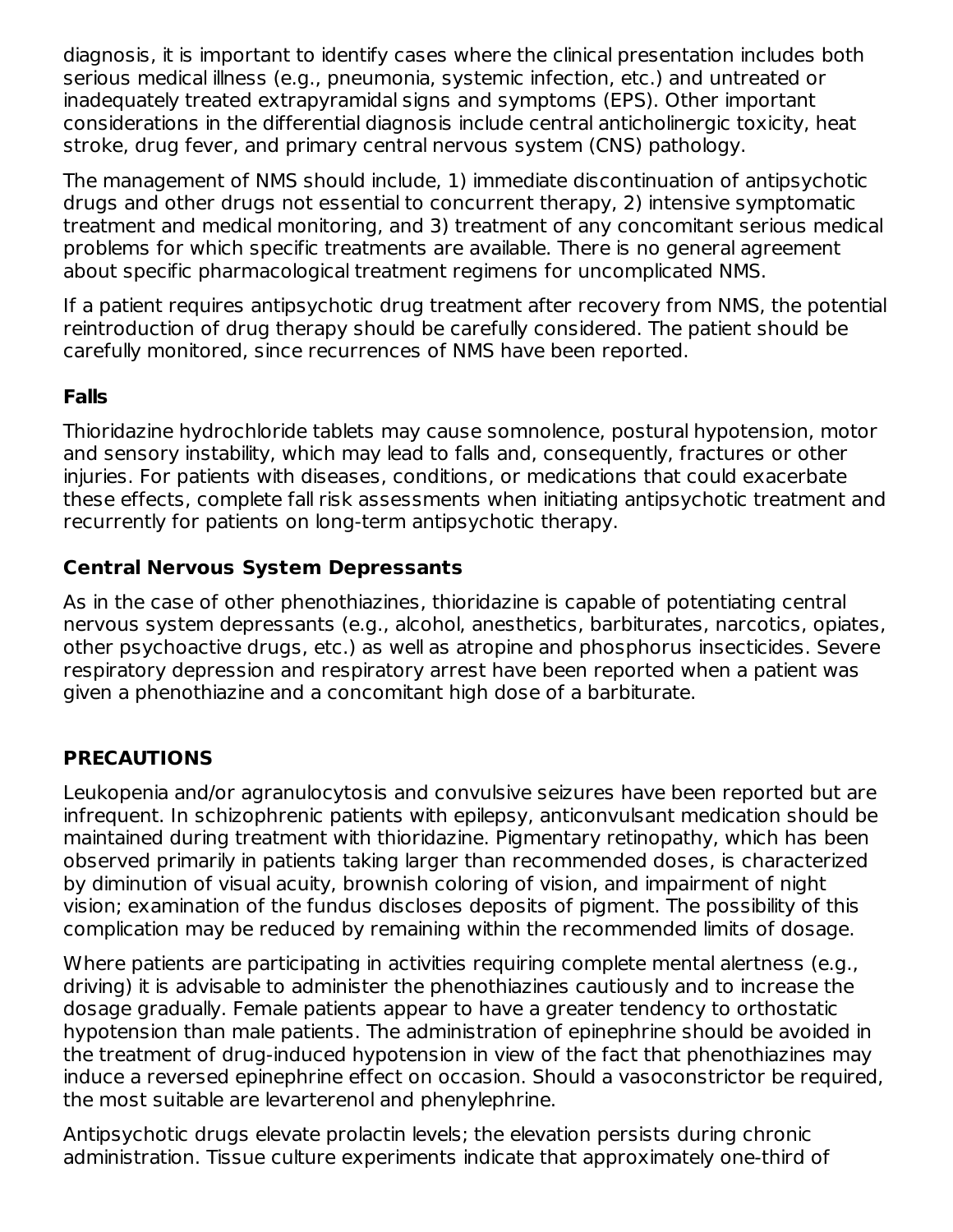human breast cancers are prolactin dependent *in vitro*, a factor of potential importance if the prescription of these drugs is contemplated in a patient with a previously detected breast cancer. Although disturbances such as galactorrhea, amenorrhea, gynecomastia, and impotence have been reported, the clinical significance of elevated serum prolactin levels is unknown for most patients. An increase in mammary neoplasms has been found in rodents after chronic administration of neuroleptic drugs. Neither clinical studies nor epidemiologic studies conducted to date, however, have shown an association between chronic administration of these drugs and mammary tumorigenesis; the available evidence is considered too limited to be conclusive at this time.

# **Drug Interactions**

Reduced cytochrome P450 2D6 isozyme activity, drugs which inhibit this isozyme (e.g., fluoxetine and paroxetine), and certain other drugs (e.g., fluvoxamine, propranolol, and pindolol) appear to appreciably inhibit the metabolism of thioridazine. The resulting elevated levels of thioridazine would be expected to augment the prolongation of the QTc interval associated with thioridazine and may increase the risk of serious, potentially fatal, cardiac arrhythmias, such as Torsades de pointes type arrhythmias. Such an increased risk may result also from the additive effect of coadministering thioridazine with other agents that prolong the QTc interval. Therefore, thioridazine is contraindicated with these drugs as well as in patients, comprising about 7% of the normal population, who are known to have a genetic defect leading to reduced levels of activity of P450 2D6 (see WARNINGS and CONTRAINDICATIONS).

# **Drugs That Inhibit Cytochrome P450 2D6**

In a study of 19 healthy male subjects, which included 6 slow and 13 rapid hydroxylators of debrisoquin, a single 25 mg oral dose of thioridazine produced a 2.4 fold higher C $_{\sf max}$  and a 4.5-fold higher AUC for thioridazine in the slow hydroxylators compared to rapid hydroxylators. The rate of debrisoquin hydroxylation is felt to depend on the level of cytochrome P450 2D6 isozyme activity. Thus, this study suggests that drugs that inhibit P450 2D6 or the presence of reduced activity levels of this isozyme will produce elevated plasma levels of thioridazine. Therefore, the coadministration of drugs that inhibit P450 2D6 with thioridazine and the use of thioridazine in patients known to have reduced activity of P450 2D6 are contraindicated.

# **Drugs That Reduce the Clearance of Thioridazine Through Other Mechanisms**

# Fluvoxamine

The effect of fluvoxamine (25 mg b.i.d. for one week) on thioridazine steady-state concentration was evaluated in ten male inpatients with schizophrenia. Concentrations of thioridazine and its two active metabolites, mesoridazine and sulforidazine, increased 3-fold following coadministration of fluvoxamine. Fluvoxamine and thioridazine should not be coadministered.

# Propranolol

Concurrent administration of propranolol (100 mg to 800 mg daily) has been reported to produce increases in plasma levels of thioridazine (approximately 50% to 400%) and its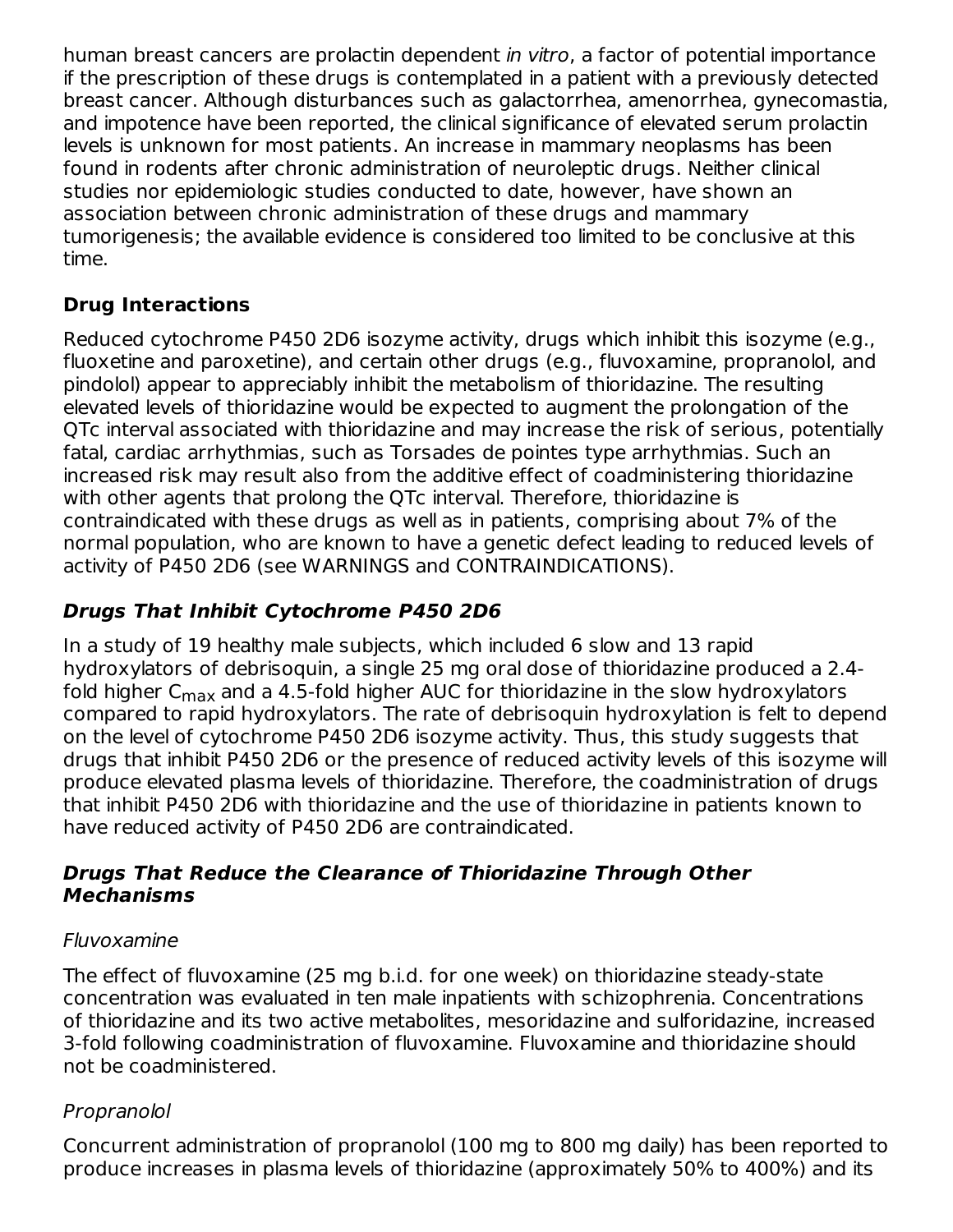metabolites (approximately 80% to 300%). Propranolol and thioridazine should not be coadministered.

# Pindolol

Concurrent administration of pindolol and thioridazine have resulted in moderate, dose related increases in the serum levels of thioridazine and two of its metabolites, as well as higher than expected serum pindolol levels. Pindolol and thioridazine should not be coadministered.

# **Drugs That Prolong the QTc Interval**

There are no studies of the coadministration of thioridazine and other drugs that prolong the QTc interval. However, it is expected that such coadministration would produce additive prolongation of the QTc interval and, thus, such use is contraindicated.

# **Information for Patients**

Patients should be informed that thioridazine has been associated with potentially fatal heart rhythm disturbances. The risk of such events may be increased when certain drugs are given together with thioridazine. Therefore, patients should inform the prescriber that they are receiving thioridazine treatment before taking any new medication.

Given the likelihood that some patients exposed chronically to antipsychotics will develop tardive dyskinesia, it is advised that all patients in whom chronic use is contemplated be given, if possible, full information about this risk. The decision to inform patients and/or their guardians must obviously take into account the clinical circumstances and the competency of the patient to understand the information provided.

# **Pediatric Use**

See DOSAGE AND ADMINISTRATION: Pediatric Patients.

# **Leukopenia, Neutropenia and Agranulocytosis**

In clinical trial and post-marketing experience, events of leukopenia/neutropenia and agranulocytosis have been reported temporally related to antipsychotic agents.

Possible risk factors for leukopenia/neutropenia include preexisting low white blood cell count (WBC) and history of drug induced leukopenia/neutropenia. Patients with a preexisting low WBC or a history of drug induced leukopenia/neutropenia should have their complete blood count (CBC) monitored frequently during the first few months of therapy and should discontinue Thioridazine Hydrochloride Tablets at the first sign of a decline in WBC in the absence of other causative factors.

Patients with neutropenia should be carefully monitored for fever or other symptoms or signs of infection and treated promptly if such symptoms occur. Patients with severe neutropenia (absolute neutrophil count  $< 1000/\mathrm{mm}^3$ ) should discontinue Thioridazine Hydrochloride Tablets and have their WBC followed until recovery.

# **ADVERSE REACTIONS**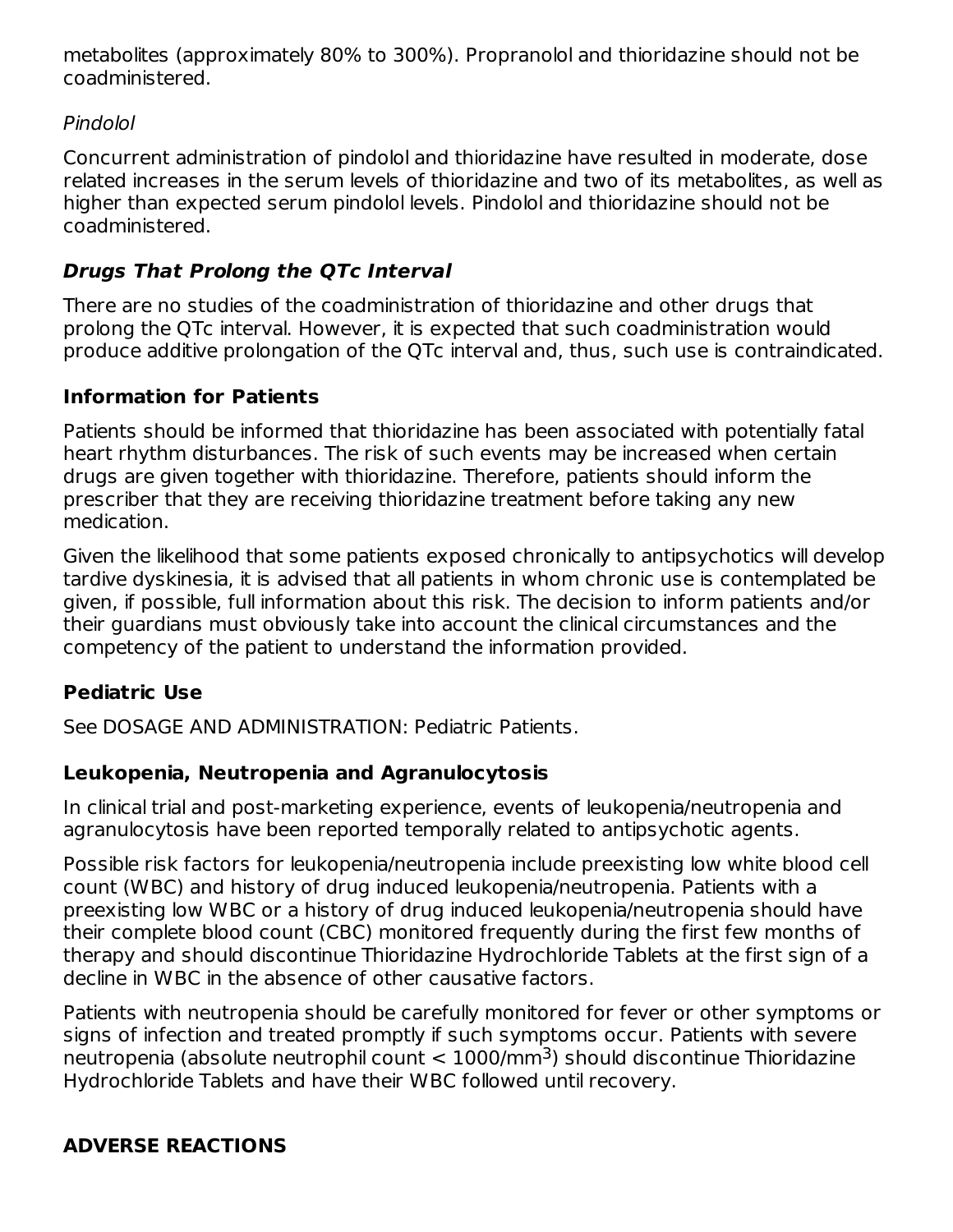In the recommended dosage ranges with thioridazine hydrochloride most side effects are mild and transient.

# **Central Nervous System**

Drowsiness may be encountered on occasion, especially where large doses are given early in treatment. Generally, this effect tends to subside with continued therapy or a reduction in dosage. Pseudoparkinsonism and other extrapyramidal symptoms may occur but are infrequent. Nocturnal confusion, hyperactivity, lethargy, psychotic reactions, restlessness, and headache have been reported but are extremely rare.

# **Autonomic Nervous System**

Dryness of mouth, blurred vision, constipation, nausea, vomiting, diarrhea, nasal stuffiness, and pallor have been seen.

# **Endocrine System**

Galactorrhea, breast engorgement, amenorrhea, inhibition of ejaculation, and peripheral edema have been described.

# **Skin**

Dermatitis and skin eruptions of the urticarial type have been observed infrequently. Photosensitivity is extremely rare.

# **Cardiovascular System**

Thioridazine produces a dose related prolongation of the QTc interval, which is associated with the ability to cause Torsades de pointes type arrhythmias, a potentially fatal polymorphic ventricular tachycardia, and sudden death (see WARNINGS). Both Torsades de pointes type arrhythmias and sudden death have been reported in association with thioridazine. A causal relationship between these events and thioridazine therapy has not been established but, given the ability of thioridazine to prolong the QTc interval, such a relationship is possible. Other ECG changes have been reported (see Phenothiazine Derivatives: Cardiovascular Effects).

# **Other**

Rare cases described as parotid swelling have been reported following administration of thioridazine.

# **Post Introduction Reports**

These are voluntary reports of adverse events temporally associated with thioridazine that were received since marketing, and there may be no causal relationship between thioridazine use and these events: priapism.

# **Phenothiazine Derivatives**

It should be noted that efficacy, indications, and untoward effects have varied with the different phenothiazines. It has been reported that old age lowers the tolerance for phenothiazines. The most common neurological side effects in these patients are parkinsonism and akathisia. There appears to be an increased risk of agranulocytosis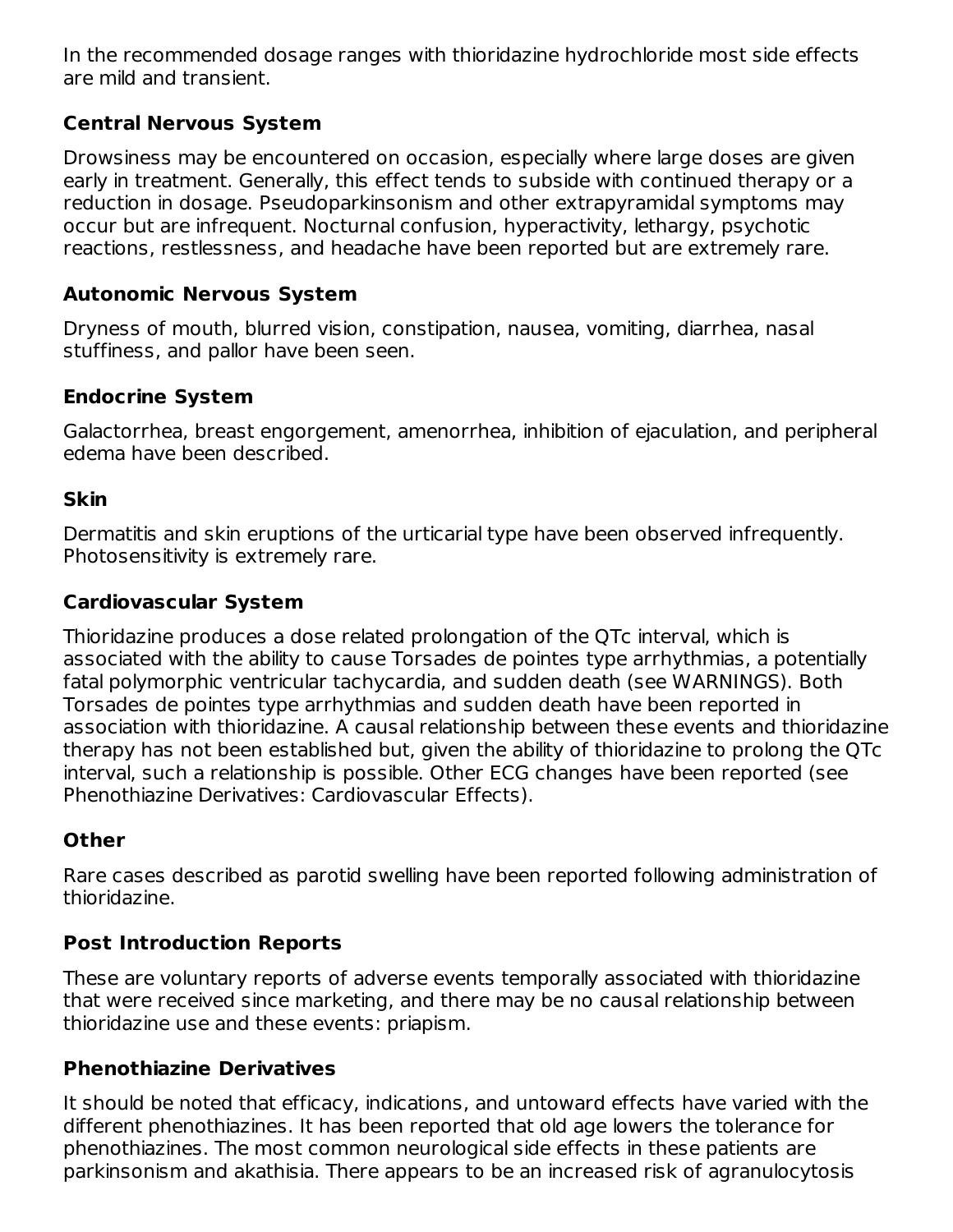and leukopenia in the geriatric population. The physician should be aware that the following have occurred with one or more phenothiazines and should be considered whenever one of these drugs is used:

**Autonomic Reactions:** Miosis, obstipation, anorexia, paralytic ileus.

**Cutaneous Reactions:** Erythema, exfoliative dermatitis, contact dermatitis.

**Blood Dyscrasias:** Agranulocytosis, leukopenia, eosinophilia, thrombocytopenia, anemia, aplastic anemia, pancytopenia.

**Allergic Reactions:** Fever, laryngeal edema, angioneurotic edema, asthma.

**Hepatotoxicity:** Jaundice, biliary stasis.

**Cardiovascular Effects:** Changes in the terminal portion of the electrocardiogram to include prolongation of the QT interval, depression and inversion of the T wave, and the appearance of a wave tentatively identified as a bifid T wave or a U wave have been observed in patients receiving phenothiazines, including thioridazine. To date, these appear to be due to altered repolarization, not related to myocardial damage, and reversible. Nonetheless, significant prolongation of the QT interval has been associated with serious ventricular arrhythmias and sudden death (see WARNINGS). Hypotension, rarely resulting in cardiac arrest, has been reported.

**Extrapyramidal Symptoms:** Akathisia, agitation, motor restlessness, dystonic reactions, trismus, torticollis, opisthotonus, oculogyric crises, tremor, muscular rigidity, akinesia.

**Tardive Dyskinesia:** Chronic use of antipsychotics may be associated with the development of tardive dyskinesia. The salient features of this syndrome are described in the WARNINGS section and subsequently.

The syndrome is characterized by involuntary choreoathetoid movements which variously involve the tongue, face, mouth, lips, or jaw (e.g., protrusion of the tongue, puffing of cheeks, puckering of the mouth, chewing movements), trunk, and extremities. The severity of the syndrome and the degree of impairment produced vary widely.

The syndrome may become clinically recognizable either during treatment, upon dosage reduction, or upon withdrawal of treatment. Movements may decrease in intensity and may disappear altogether if further treatment with antipsychotics is withheld. It is generally believed that reversibility is more likely after short rather than long-term antipsychotic exposure. Consequently, early detection of tardive dyskinesia is important. To increase the likelihood of detecting the syndrome at the earliest possible time, the dosage of antipsychotic drug should be reduced periodically (if clinically possible) and the patient observed for signs of the disorder. This maneuver is critical, for antipsychotic drugs may mask the signs of the syndrome.

**Neuroleptic Malignant Syndrome (NMS):** Chronic use of antipsychotics may be associated with the development of Neuroleptic Malignant Syndrome. The salient features of this syndrome are described in the WARNINGS section and subsequently. Clinical manifestations of NMS are hyperpyrexia, muscle rigidity, altered mental status, and evidence of autonomic instability (irregular pulse or blood pressure, tachycardia, diaphoresis, and cardiac dysrhythmias).

**Endocrine Disturbances:** Menstrual irregularities, altered libido, gynecomastia,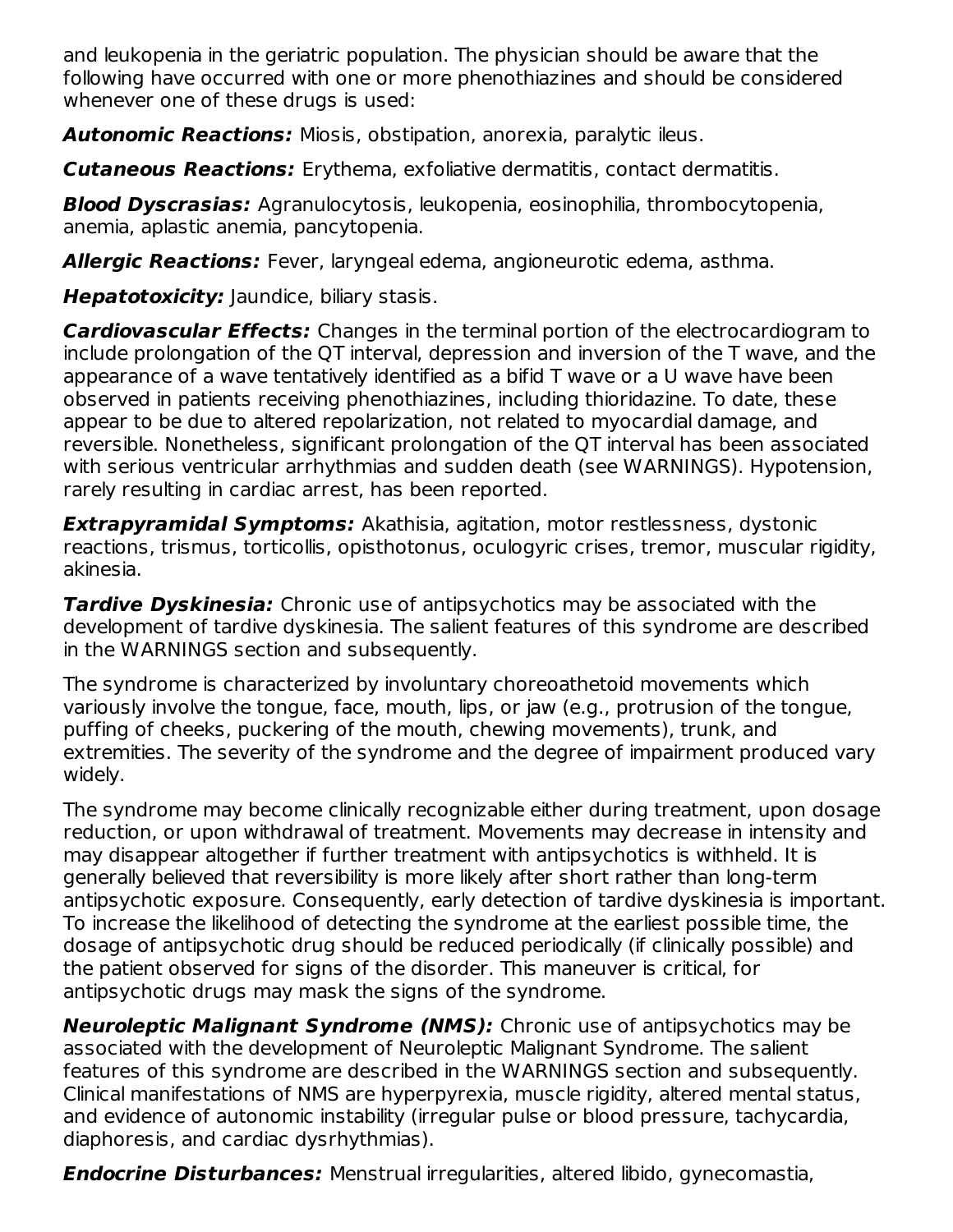lactation, weight gain, edema. False positive pregnancy tests have been reported.

**Urinary Disturbances:** Retention, incontinence.

**Others:** Hyperpyrexia. Behavioral effects suggestive of a paradoxical reaction have been reported. These include excitement, bizarre dreams, aggravation of psychoses, and toxic confusional states. More recently, a peculiar skin-eye syndrome has been recognized as a side effect following long-term treatment with phenothiazines. This reaction is marked by progressive pigmentation of areas of the skin or conjunctiva and/or accompanied by discoloration of the exposed sclera and cornea. Opacities of the anterior lens and cornea described as irregular or stellate in shape have also been reported. Systemic lupus erythematosus-like syndrome.

# **OVERDOSAGE**

Many of the symptoms observed are extensions of the side effects described under ADVERSE REACTIONS. Thioridazine can be toxic in overdose, with cardiac toxicity being of particular concern. Frequent ECG and vital sign monitoring of overdosed patients is recommended. Observation for several days may be required because of the risk of delayed effects.

# **Signs and Symptoms**

Effects and clinical complications of acute overdose involving phenothiazines may include:

**Cardiovascular:** Cardiac arrhythmias, hypotension, shock, ECG changes, increased QT and PR intervals, non-specific ST and T wave changes, bradycardia, sinus tachycardia, atrioventricular block, ventricular tachycardia, ventricular fibrillation, Torsades de pointes, myocardial depression.

**Central Nervous System:** Sedation, extrapyramidal effects, confusion, agitation, hypothermia, hyperthermia, restlessness, seizures, areflexia, coma.

**Autonomic Nervous System:** Mydriasis, miosis, dry skin, dry mouth, nasal congestion, urinary retention, blurred vision.

**Respiratory:** Respiratory depression, apnea, pulmonary edema.

**Gastrointestinal:** Hypomotility, constipation, ileus.

**Renal:** Oliguria, uremia.

Toxic dose and blood concentration ranges for the phenothiazines have not been firmly established. It has been suggested that the toxic blood concentration range for thioridazine begins at 1 mg/dL, and 2 to 8 mg/dL is the lethal concentration range.

# **Treatment**

An airway must be established and maintained. Adequate oxygenation and ventilation must be ensured.

Cardiovascular monitoring should commence immediately and should include continuous electrocardiographic monitoring to detect possible arrhythmias. Treatment may include one or more of the following therapeutic interventions: correction of electrolyte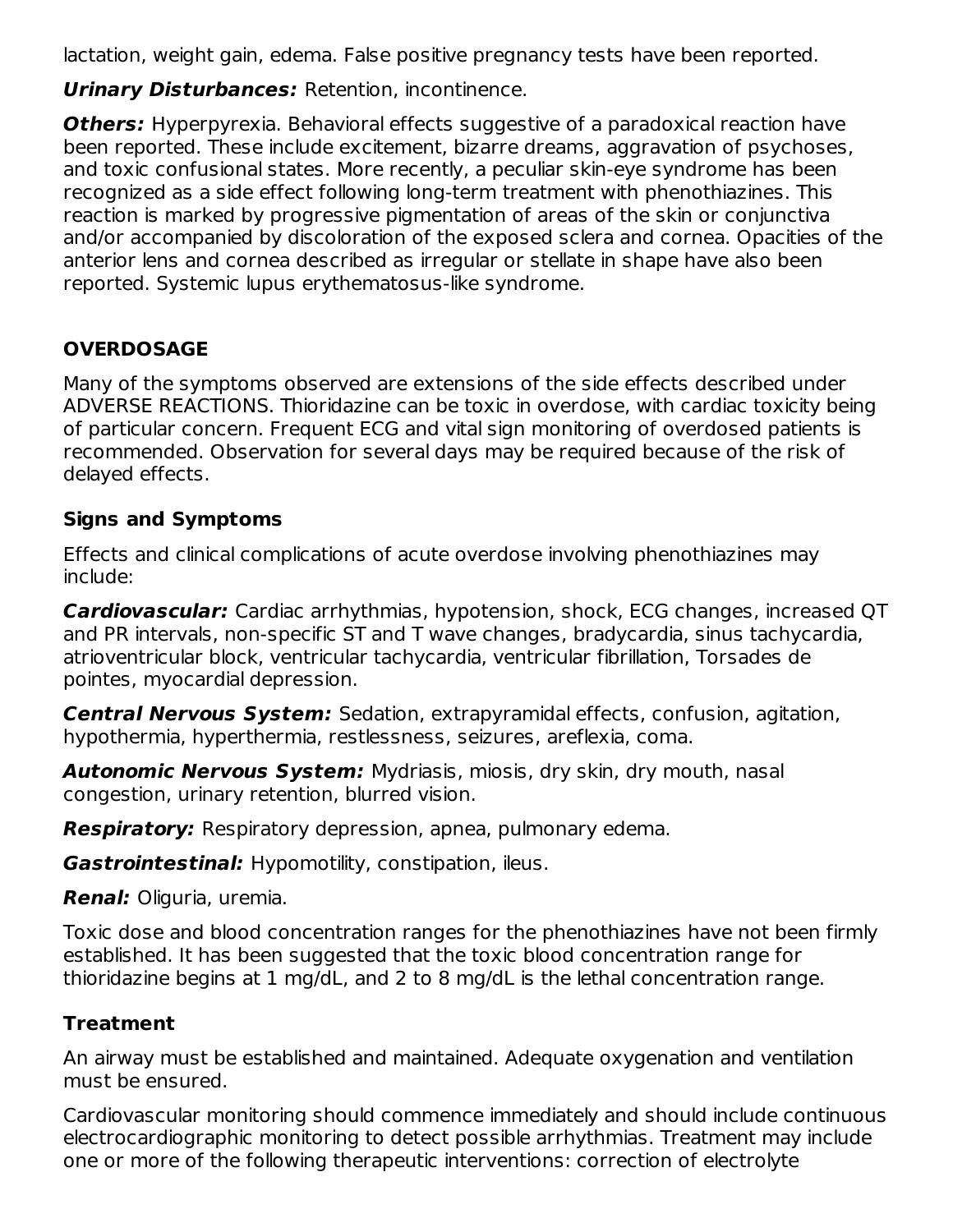abnormalities and acid-base balance, lidocaine, phenytoin, isoproterenol, ventricular pacing, and defibrillation. Disopyramide, procainamide, and quinidine may produce additive QT-prolonging effects when administered to patients with acute overdosage of thioridazine and should be avoided (see WARNINGS and CONTRAINDICATIONS). Caution must be exercised when administering lidocaine, as it may increase the risk of developing seizures.

Treatment of hypotension may require intravenous fluids and vasopressors. Phenylephrine, levarterenol, or metaraminol are the appropriate pressor agents for use in the management of refractory hypotension. The potent  $\alpha$  adrenergic blocking properties of the phenothiazines makes the use of vasopressors with mixed  $\alpha$  and ß adrenergic agonist properties inappropriate, including epinephrine and dopamine. Paradoxical vasodilation may result. In addition, it is reasonable to expect that the  $\alpha$ adrenergic-blocking properties of bretylium might be additive to those of thioridazine, resulting in problematic hypotension.

In managing overdosage, the physician should always consider the possibility of multiple drug involvement. Gastric lavage and repeated doses of activated charcoal should be considered. Induction of emesis is less preferable to gastric lavage because of the risk of dystonia and the potential for aspiration of vomitus. Emesis should not be induced in patients expected to deteriorate rapidly, or those with impaired consciousness.

Acute extrapyramidal symptoms may be treated with diphenhydramine hydrochloride or benztropine mesylate.

Avoid the use of barbiturates when treating seizures, as they may potentiate phenothiazine-induced respiratory depression.

Forced diuresis, hemoperfusion, hemodialysis and manipulation of urine pH are of unlikely benefit in the treatment of phenothiazine overdose due to their large volume of distribution and extensive plasma protein binding.

Up-to-date information about the treatment of overdose can often be obtained from a certified Regional Poison Control Center. Telephone numbers of certified Regional Poison Control Centers are listed in the Physicians' Desk Reference $^{\circledR**}$ .

# **DOSAGE AND ADMINISTRATION**

Since thioridazine hydrochloride tablets are associated with a dose related prolongation of the QTc interval, which is a potentially life threatening event, its use should be reserved for schizophrenic patients who fail to respond adequately to treatment with other antipsychotic drugs. Dosage must be individualized and the smallest effective dosage should be determined for each patient (see INDICATIONS and WARNINGS).

# **Adults**

The usual starting dose for adult schizophrenic patients is 50 mg to 100 mg three times a day, with a gradual increment to a maximum of 800 mg daily if necessary. Once effective control of symptoms has been achieved, the dosage may be reduced gradually to determine the minimum maintenance dose. The total daily dosage ranges from 200 mg to 800 mg, divided into two to four doses.

#### **Pediatric Patients**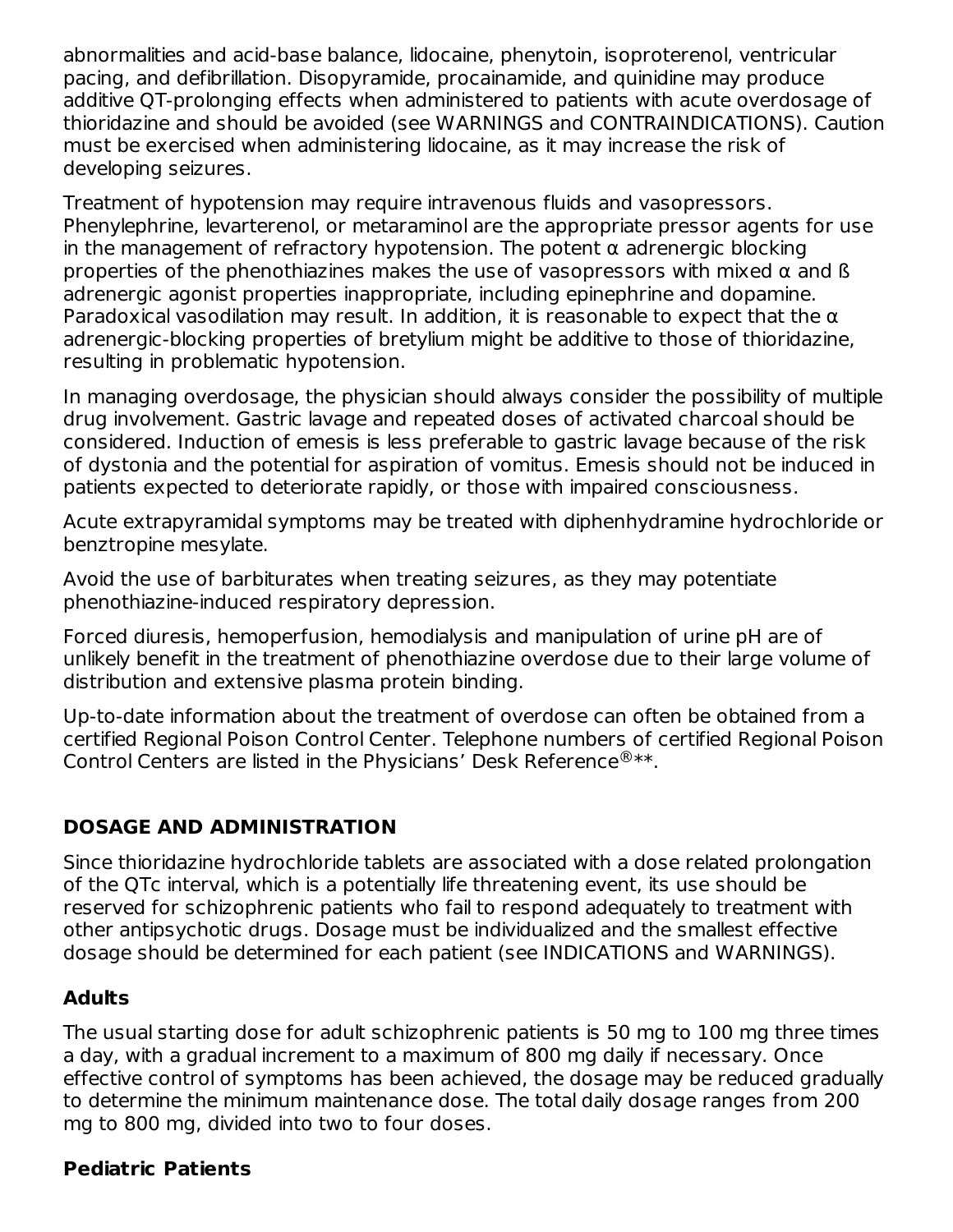For pediatric patients with schizophrenia who are unresponsive to other agents, the recommended initial dose is 0.5 mg/kg/day given in divided doses. Dosage may be increased gradually until optimum therapeutic effect is obtained or the maximum dose of 3 mg/kg/day has been reached.

## **HOW SUPPLIED**

Thioridazine Hydrochloride Tablets, USP are available containing 10 mg, 25 mg, 50 mg or 100 mg of thioridazine hydrochloride, USP.

The 10 mg tablets are orange film-coated, round, unscored tablets debossed with **M** over **54** on one side and **10** on the other side. They are available as follows:

NDC 0378-0612-01 bottles of 100 tablets

The 25 mg tablets are orange film-coated, round, unscored tablets debossed with **M** over **58** on one side and **25** on the other side. They are available as follows:

NDC 0378-0614-01 bottles of 100 tablets

The 50 mg tablets are orange film-coated, round, unscored tablets debossed with **M** over **59** on one side and **50** on the other side. They are available as follows:

NDC 0378-0616-01 bottles of 100 tablets

The 100 mg tablets are orange film-coated, round, unscored tablets debossed with **M** over **61** on one side and **100** on the other side. They are available as follows:

NDC 0378-0618-01 bottles of 100 tablets

# **Store at 20° to 25°C (68° to 77°F). [See USP Controlled Room Temperature.]**

#### **Protect from light.**

Dispense in a tight, light-resistant container as defined in the USP using a child-resistant closure.

\*\*Trademark of Medical Economics Company, Inc.

Manufactured for: **Mylan Pharmaceuticals Inc.** Morgantown, WV 26505 U.S.A.

Manufactured by: **Mylan Laboratories Limited** Hyderabad — 500 096, India

75069454

Revised: 9/2019 MX:THIO:R1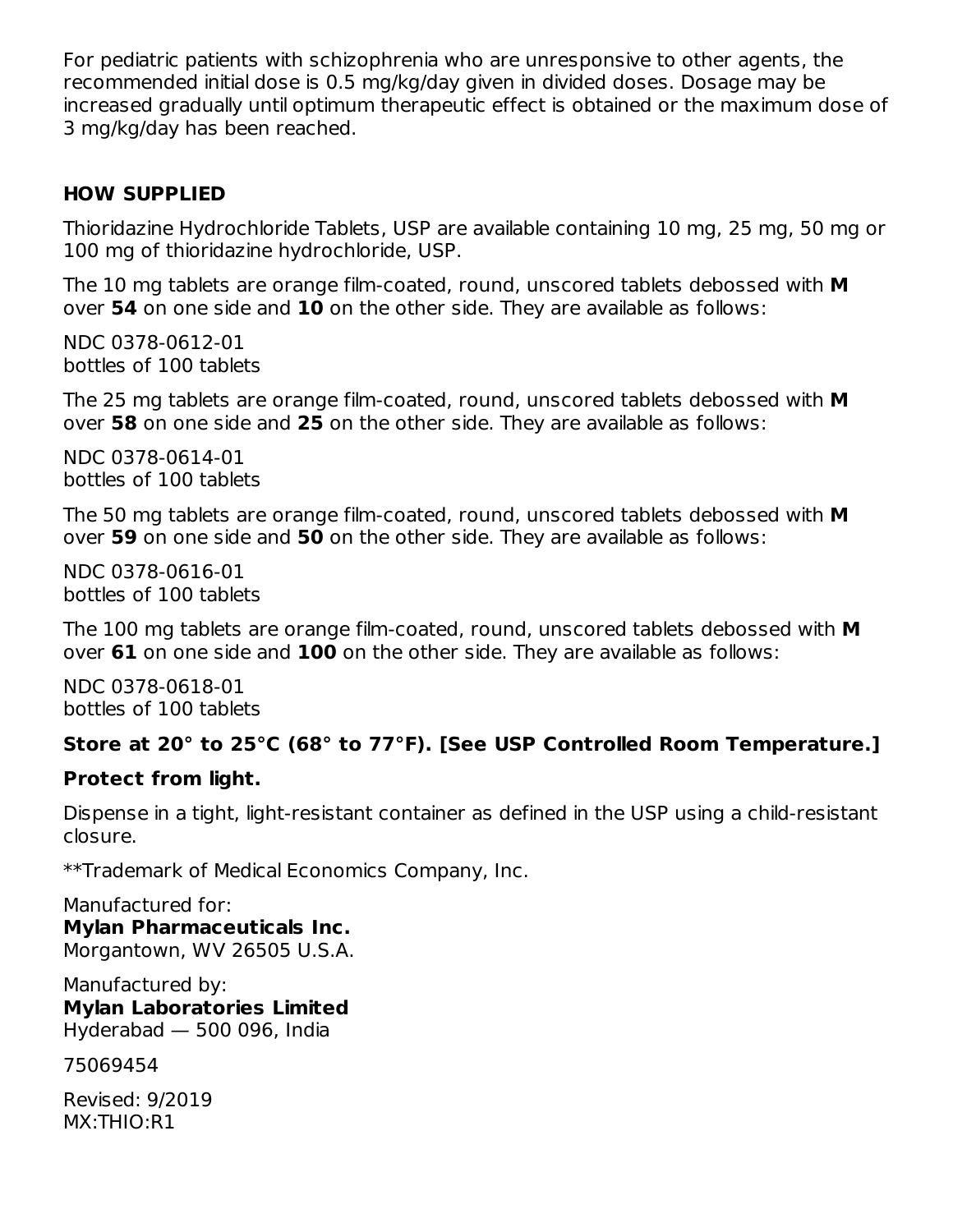## **PRINCIPAL DISPLAY PANEL – 10 mg**

**NDC 0378-0612-01**

**Thioridazine Hydrochloride Tablets, USP 10 mg**

#### **Rx only 100 Tablets**

Each film-coated tablet contains: Thioridazine hydrochloride, USP 10 mg

**Usual Dosage:** See accompanying prescribing information.

**Keep this and all medication out of the reach of children.**

**Store at 20° to 25°C (68° to 77°F). [See USP Controlled Room Temperature.]**

#### **Protect from light.**

Manufactured for: **Mylan Pharmaceuticals Inc.** Morgantown, WV 26505 U.S.A.

Made in India

#### **RMX0612A**

Dispense in a tight, light-resistant container as defined in the USP using a child-resistant closure.

Keep container tightly closed.

Code No.: MH/DRUGS/25/NKD/89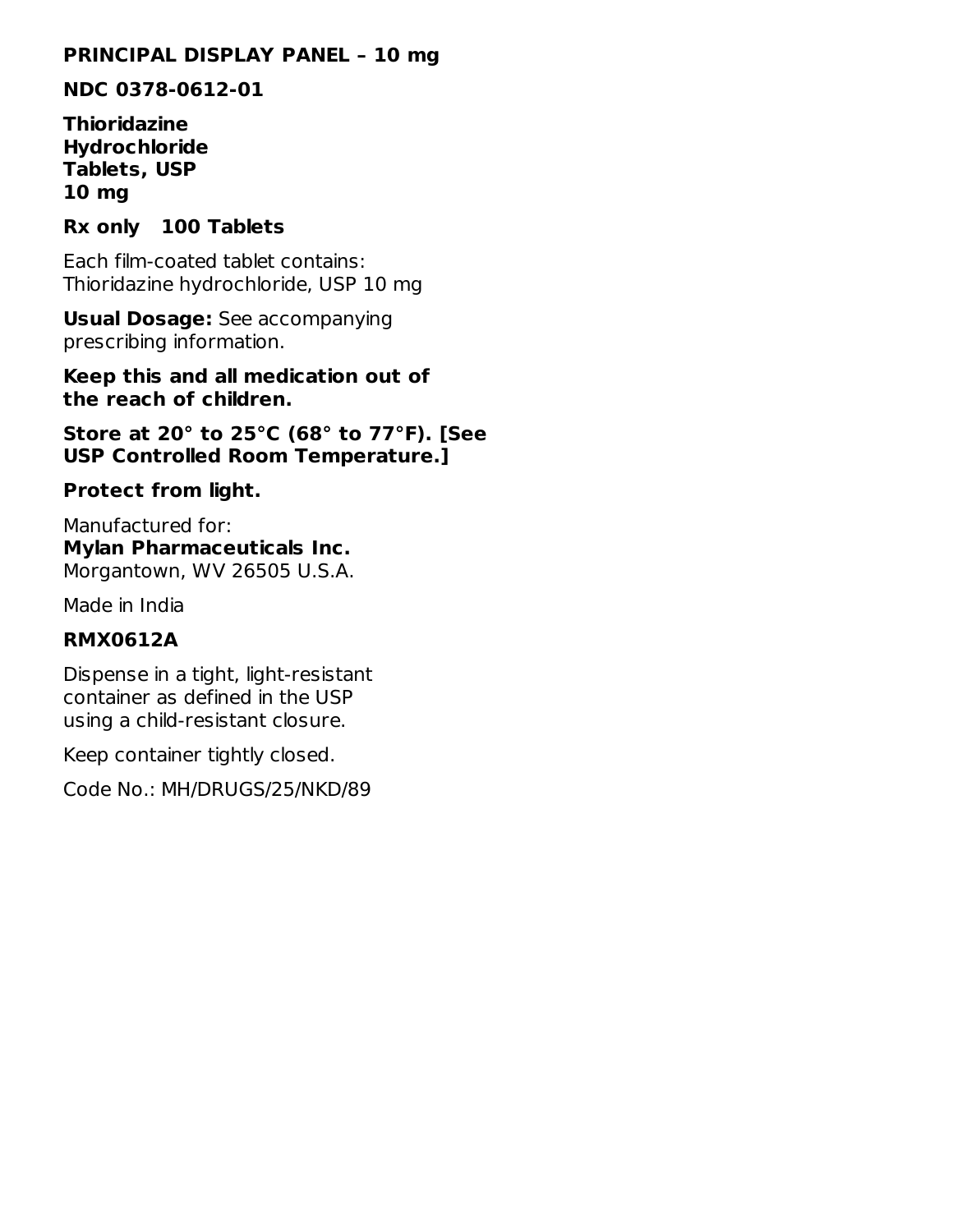

will be printed along with **Variable Data online Coding** (see e.g. below)

LOT 1234567 EXP MMM.YYYY \*SNO 00000000000 \*GTIN 00000000000000 \*(whereever is applicable)

#### **PRINCIPAL DISPLAY PANEL – 25 mg**

**NDC 0378-0614-01**

**Thioridazine Hydrochloride Tablets, USP 25 mg**

#### **Rx only 100 Tablets**

Each film-coated tablet contains: Thioridazine hydrochloride, USP 25 mg

**Usual Dosage:** See accompanying prescribing information.

**Keep this and all medication out of the reach of children.**

**Store at 20° to 25°C (68° to 77°F). [See USP Controlled Room Temperature.]**

**Protect from light.**

Manufactured for: **Mylan Pharmaceuticals Inc.**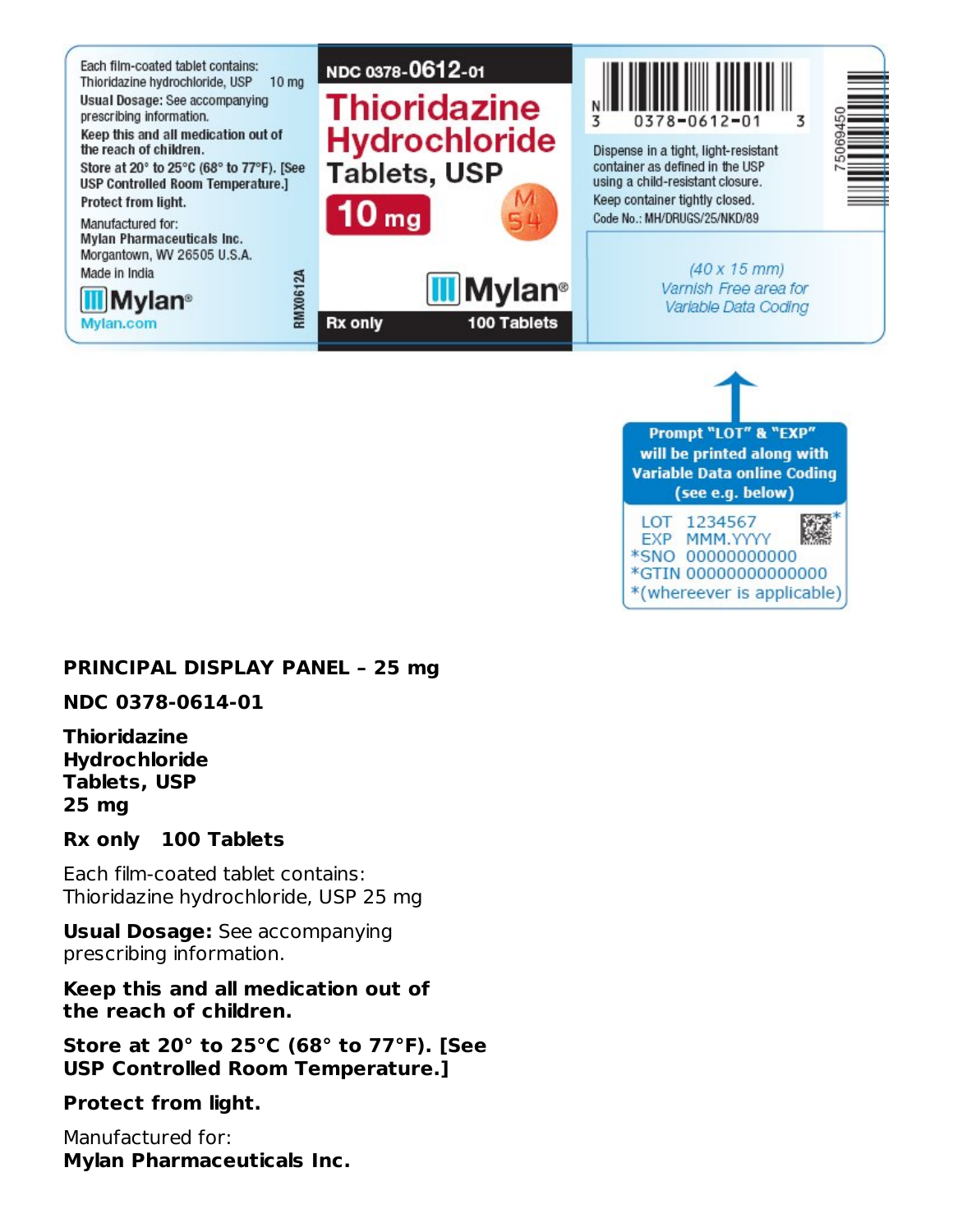Morgantown, WV 26505 U.S.A.

Made in India

## **RMX0614A**

Dispense in a tight, light-resistant container as defined in the USP using a child-resistant closure.

Keep container tightly closed.

Code No.: MH/DRUGS/25/NKD/89



\*SNO 00000000000 \*GTIN 00000000000000 \*(whereever is applicable)

#### **PRINCIPAL DISPLAY PANEL – 50 mg**

**NDC 0378-0616-01**

**Thioridazine Hydrochloride Tablets, USP 50 mg**

**Rx only 100 Tablets**

Each film-coated tablet contains: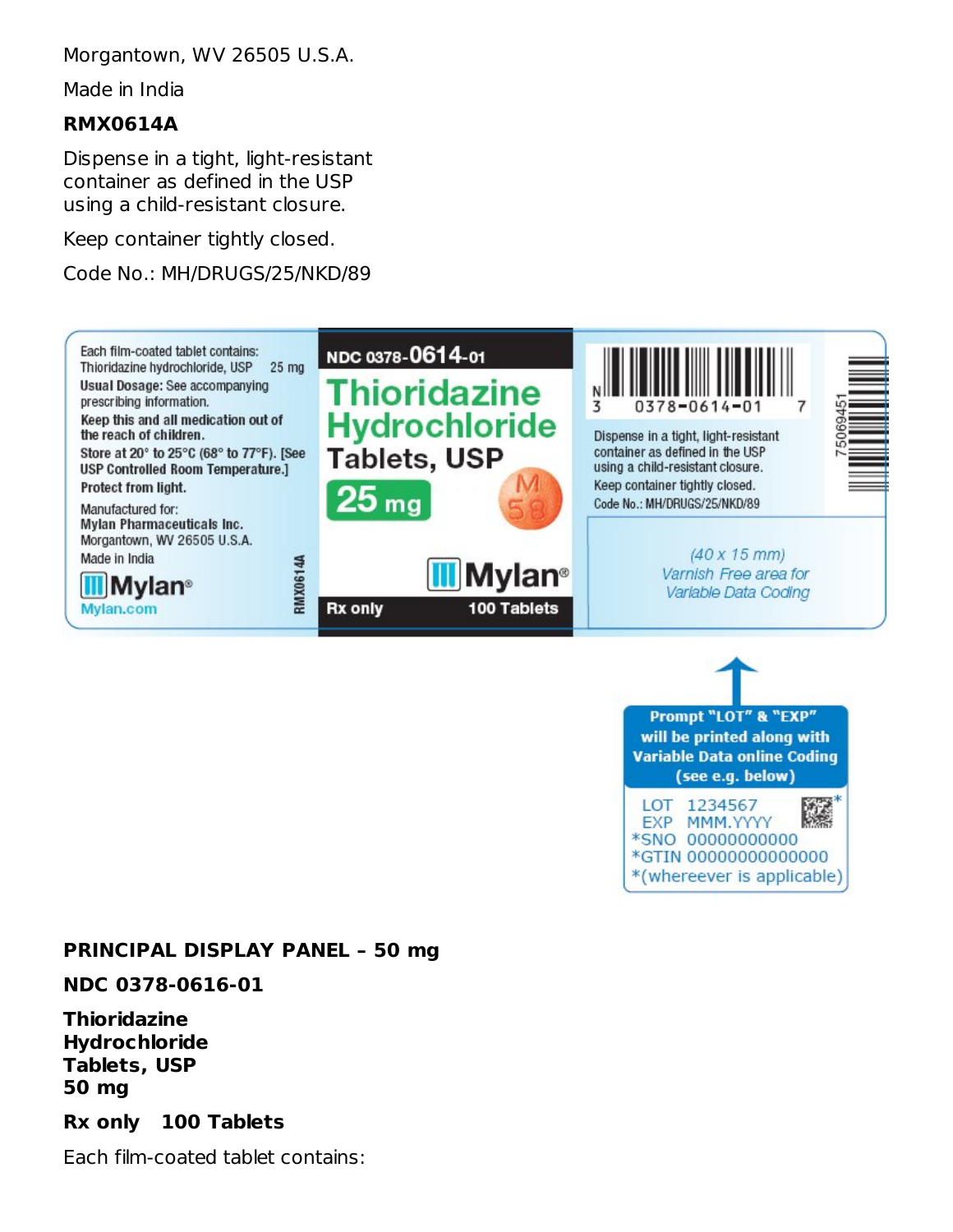Thioridazine hydrochloride, USP 50 mg

**Usual Dosage:** See accompanying prescribing information.

#### **Keep this and all medication out of the reach of children.**

**Store at 20° to 25°C (68° to 77°F). [See USP Controlled Room Temperature.]**

#### **Protect from light.**

Manufactured for: **Mylan Pharmaceuticals Inc.** Morgantown, WV 26505 U.S.A.

Made in India

# **RMX0616A**

Dispense in a tight, light-resistant container as defined in the USP using a child-resistant closure.

Keep container tightly closed.

Code No.: MH/DRUGS/25/NKD/89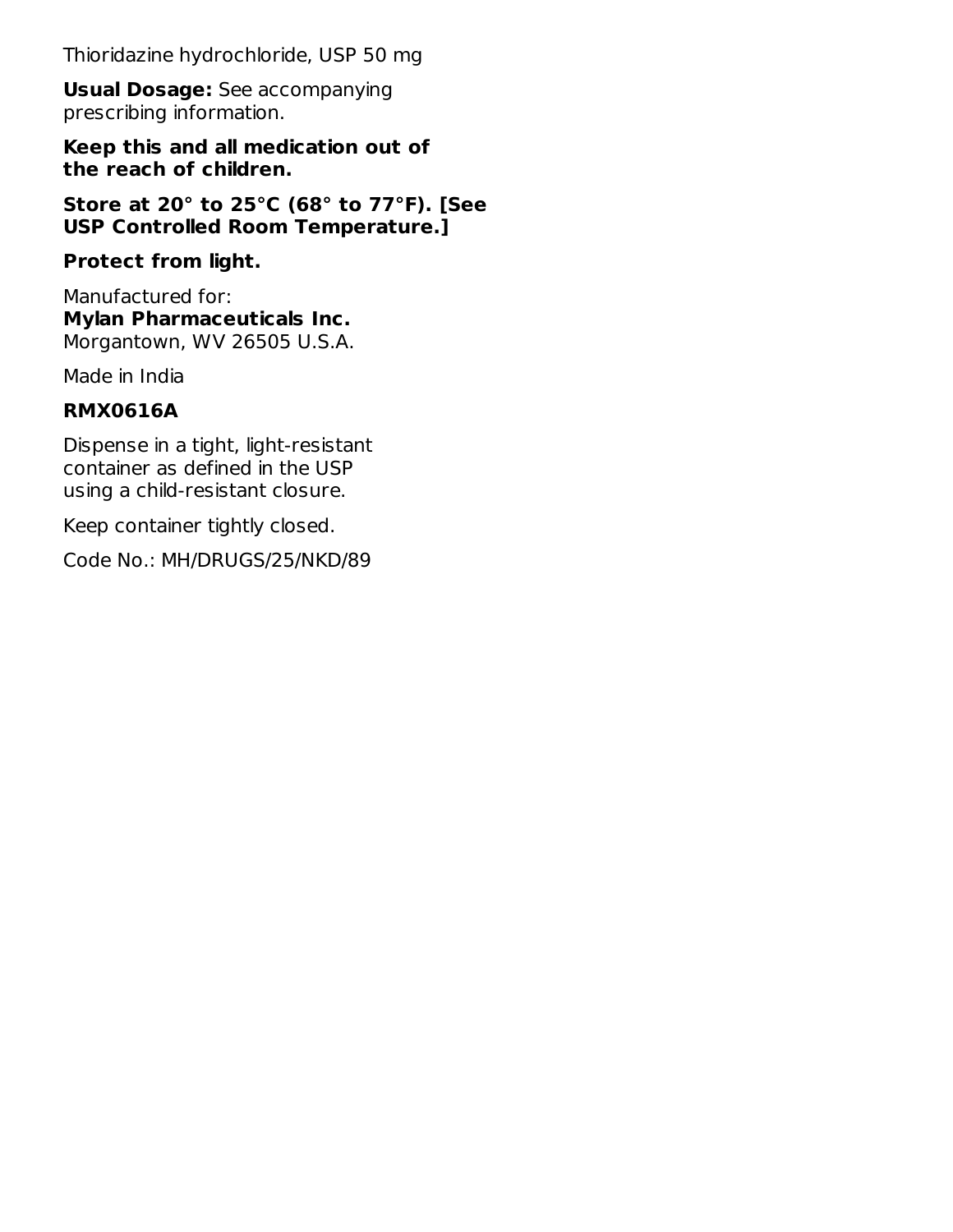

will be printed along with **Variable Data online Coding** (see e.g. below)

LOT 1234567 EXP MMM.YYYY \*SNO 00000000000 \*GTIN 00000000000000 \*(whereever is applicable)

#### **PRINCIPAL DISPLAY PANEL – 100 mg**

**NDC 0378-0618-01**

**Thioridazine Hydrochloride Tablets, USP 100 mg**

#### **Rx only 100 Tablets**

Each film-coated tablet contains: Thioridazine hydrochloride, USP 100 mg

**Usual Dosage:** See accompanying prescribing information.

**Keep this and all medication out of the reach of children.**

**Store at 20° to 25°C (68° to 77°F). [See USP Controlled Room Temperature.]**

**Protect from light.**

Manufactured for: **Mylan Pharmaceuticals Inc.**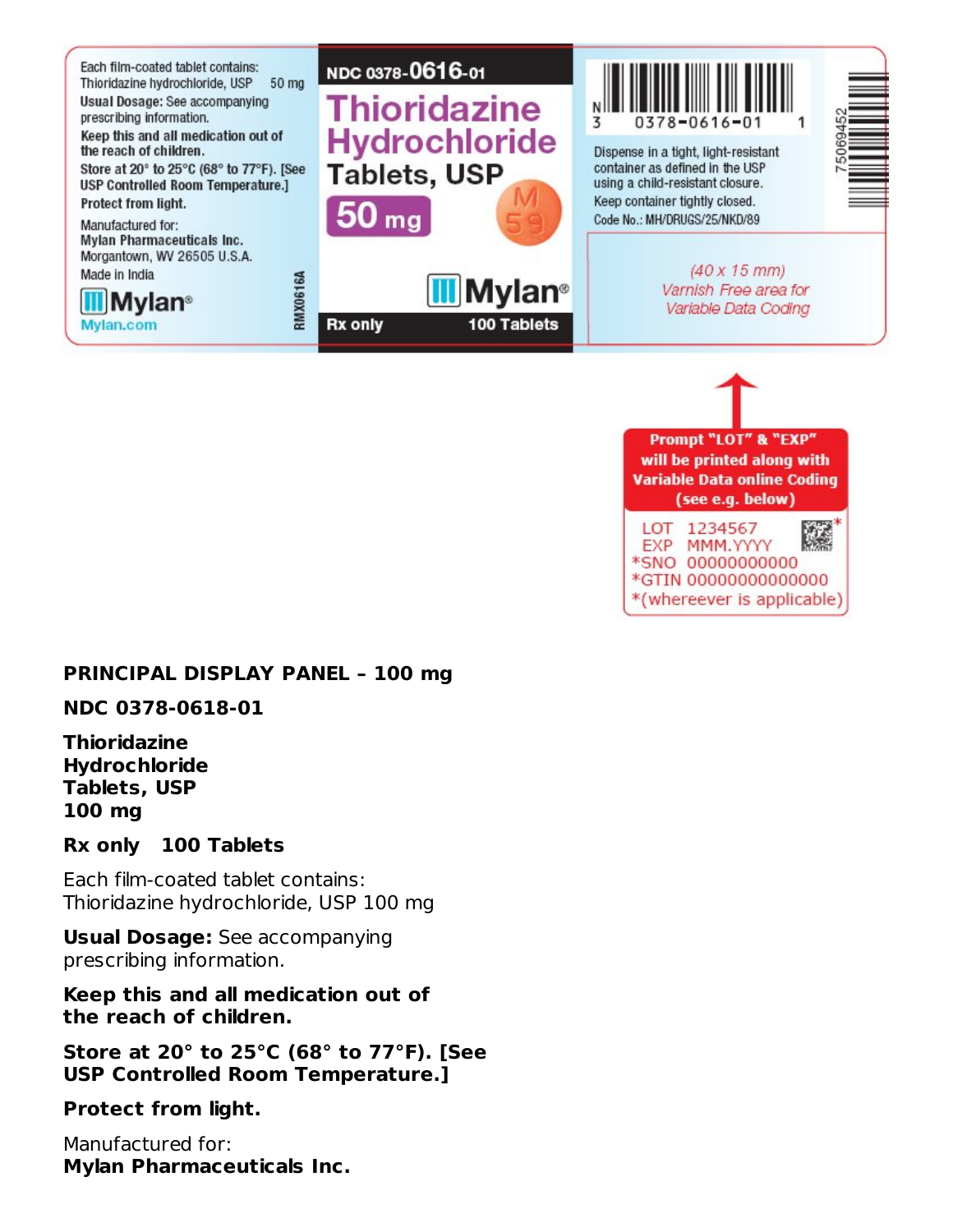Morgantown, WV 26505 U.S.A.

Made in India

#### **RMX0618A**

Dispense in a tight, light-resistant container as defined in the USP using a child-resistant closure.

Keep container tightly closed.

Code No.: MH/DRUGS/25/NKD/89



| <b>THIORIDAZINE HYDROCHLORIDE</b><br>thioridazine hydrochloride tablet, film coated |                         |                           |               |  |  |  |  |  |
|-------------------------------------------------------------------------------------|-------------------------|---------------------------|---------------|--|--|--|--|--|
| <b>Product Information</b>                                                          |                         |                           |               |  |  |  |  |  |
| <b>Product Type</b>                                                                 | HUMAN PRESCRIPTION DRUG | <b>Item Code (Source)</b> | NDC:0378-0612 |  |  |  |  |  |
| <b>Route of Administration</b>                                                      | ORAL                    |                           |               |  |  |  |  |  |
|                                                                                     |                         |                           |               |  |  |  |  |  |
| <b>Active Ingredient/Active Moiety</b>                                              |                         |                           |               |  |  |  |  |  |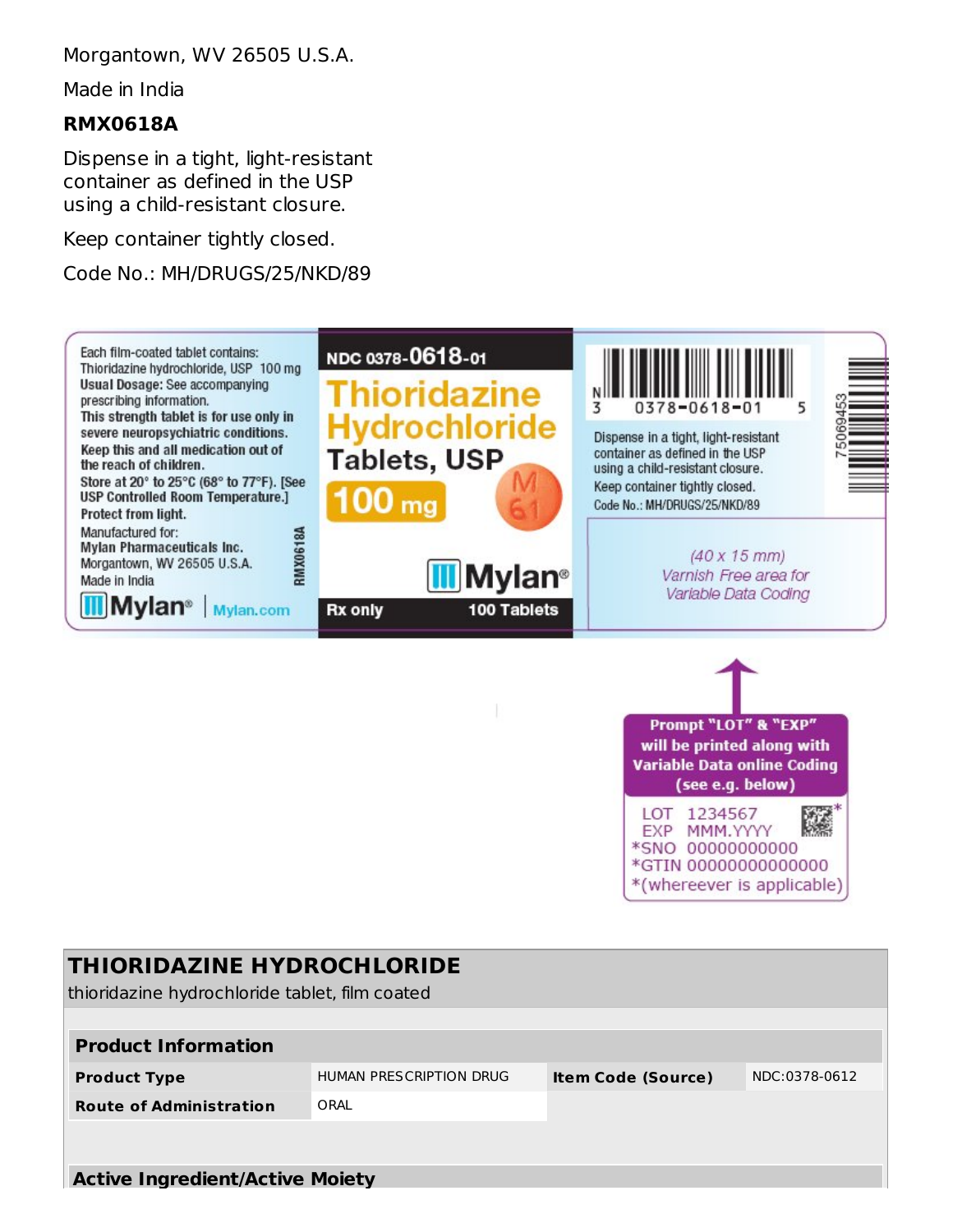|                                                                                        |                                                                                     | <b>Ingredient Name</b>                                        |                     |                                       | <b>Basis of Strength</b><br><b>Strength</b> |                                     |  |  |
|----------------------------------------------------------------------------------------|-------------------------------------------------------------------------------------|---------------------------------------------------------------|---------------------|---------------------------------------|---------------------------------------------|-------------------------------------|--|--|
| UNII:N3D6TG58NI)                                                                       |                                                                                     | THIORIDAZINE HYDROCHLORIDE (UNII: 4WCI67NK8M) (THIORIDAZINE - |                     | THIORIDAZ INE<br><b>HYDROCHLORIDE</b> |                                             | 10 <sub>mg</sub>                    |  |  |
|                                                                                        |                                                                                     |                                                               |                     |                                       |                                             |                                     |  |  |
|                                                                                        |                                                                                     |                                                               |                     |                                       |                                             |                                     |  |  |
| <b>Inactive Ingredients</b>                                                            |                                                                                     |                                                               |                     |                                       |                                             |                                     |  |  |
| <b>Ingredient Name</b><br><b>Strength</b><br><b>SILICON DIOXIDE (UNII: ETJ7Z6XBU4)</b> |                                                                                     |                                                               |                     |                                       |                                             |                                     |  |  |
|                                                                                        |                                                                                     | <b>CROSCARMELLOSE SODIUM (UNII: M280L1HH48)</b>               |                     |                                       |                                             |                                     |  |  |
| FD&C YELLOW NO. 6 (UNII: H77VEI93A8)                                                   |                                                                                     |                                                               |                     |                                       |                                             |                                     |  |  |
|                                                                                        |                                                                                     | HYDROXYPROPYL CELLULOSE, UNSPECIFIED (UNII: 9XZ8H6N6OH)       |                     |                                       |                                             |                                     |  |  |
|                                                                                        |                                                                                     | HYPROMELLOSE, UNSPECIFIED (UNII: 3NXW29V3WO)                  |                     |                                       |                                             |                                     |  |  |
| <b>MAGNESIUM STEARATE (UNII: 70097M6I30)</b>                                           |                                                                                     |                                                               |                     |                                       |                                             |                                     |  |  |
|                                                                                        |                                                                                     | MICROCRYSTALLINE CELLULOSE (UNII: OP1R32D61U)                 |                     |                                       |                                             |                                     |  |  |
|                                                                                        |                                                                                     | POLYETHYLENE GLYCOL, UNSPECIFIED (UNII: 3WQ0SDWLA)            |                     |                                       |                                             |                                     |  |  |
|                                                                                        |                                                                                     | <b>SODIUM LAURYL SULFATE (UNII: 368GB5141))</b>               |                     |                                       |                                             |                                     |  |  |
| <b>TITANIUM DIOXIDE (UNII: 15FIX9V2JP)</b>                                             |                                                                                     |                                                               |                     |                                       |                                             |                                     |  |  |
|                                                                                        |                                                                                     |                                                               |                     |                                       |                                             |                                     |  |  |
|                                                                                        |                                                                                     |                                                               |                     |                                       |                                             |                                     |  |  |
| <b>Product Characteristics</b>                                                         |                                                                                     |                                                               |                     |                                       |                                             |                                     |  |  |
| Color                                                                                  |                                                                                     | ORANGE                                                        | <b>Score</b>        |                                       | no score                                    |                                     |  |  |
| <b>Shape</b>                                                                           |                                                                                     | <b>ROUND</b>                                                  | <b>Size</b>         |                                       | 6 <sub>mm</sub>                             |                                     |  |  |
| <b>Flavor</b>                                                                          |                                                                                     |                                                               | <b>Imprint Code</b> |                                       | M; 54; 10                                   |                                     |  |  |
| <b>Contains</b>                                                                        |                                                                                     |                                                               |                     |                                       |                                             |                                     |  |  |
|                                                                                        |                                                                                     |                                                               |                     |                                       |                                             |                                     |  |  |
|                                                                                        |                                                                                     |                                                               |                     |                                       |                                             |                                     |  |  |
| <b>Packaging</b>                                                                       |                                                                                     |                                                               |                     |                                       |                                             |                                     |  |  |
| <b>Item Code</b><br>#                                                                  |                                                                                     | <b>Package Description</b>                                    |                     | <b>Marketing Start</b><br><b>Date</b> |                                             | <b>Marketing End</b><br><b>Date</b> |  |  |
| NDC:0378-<br>$\mathbf{1}$<br>0612-01                                                   | 100 in 1 BOTTLE, PLASTIC; Type 0: Not a<br>03/15/1983<br><b>Combination Product</b> |                                                               |                     |                                       |                                             |                                     |  |  |
|                                                                                        |                                                                                     |                                                               |                     |                                       |                                             |                                     |  |  |
|                                                                                        |                                                                                     |                                                               |                     |                                       |                                             |                                     |  |  |
| <b>Marketing Information</b>                                                           |                                                                                     |                                                               |                     |                                       |                                             |                                     |  |  |
| <b>Marketing</b><br>Category                                                           |                                                                                     | <b>Application Number or Monograph</b><br><b>Citation</b>     |                     | <b>Marketing Start</b><br><b>Date</b> |                                             | <b>Marketing End</b><br><b>Date</b> |  |  |
| <b>ANDA</b>                                                                            |                                                                                     | ANDA088004                                                    |                     | 03/15/1983                            |                                             |                                     |  |  |

| <b>THIORIDAZINE HYDROCHLORIDE</b><br>thioridazine hydrochloride tablet, film coated |                         |                           |               |  |  |  |  |  |
|-------------------------------------------------------------------------------------|-------------------------|---------------------------|---------------|--|--|--|--|--|
|                                                                                     |                         |                           |               |  |  |  |  |  |
| <b>Product Information</b>                                                          |                         |                           |               |  |  |  |  |  |
| <b>Product Type</b>                                                                 | HUMAN PRESCRIPTION DRUG | <b>Item Code (Source)</b> | NDC:0378-0614 |  |  |  |  |  |
| <b>Route of Administration</b><br>ORAL                                              |                         |                           |               |  |  |  |  |  |
|                                                                                     |                         |                           |               |  |  |  |  |  |
|                                                                                     |                         |                           |               |  |  |  |  |  |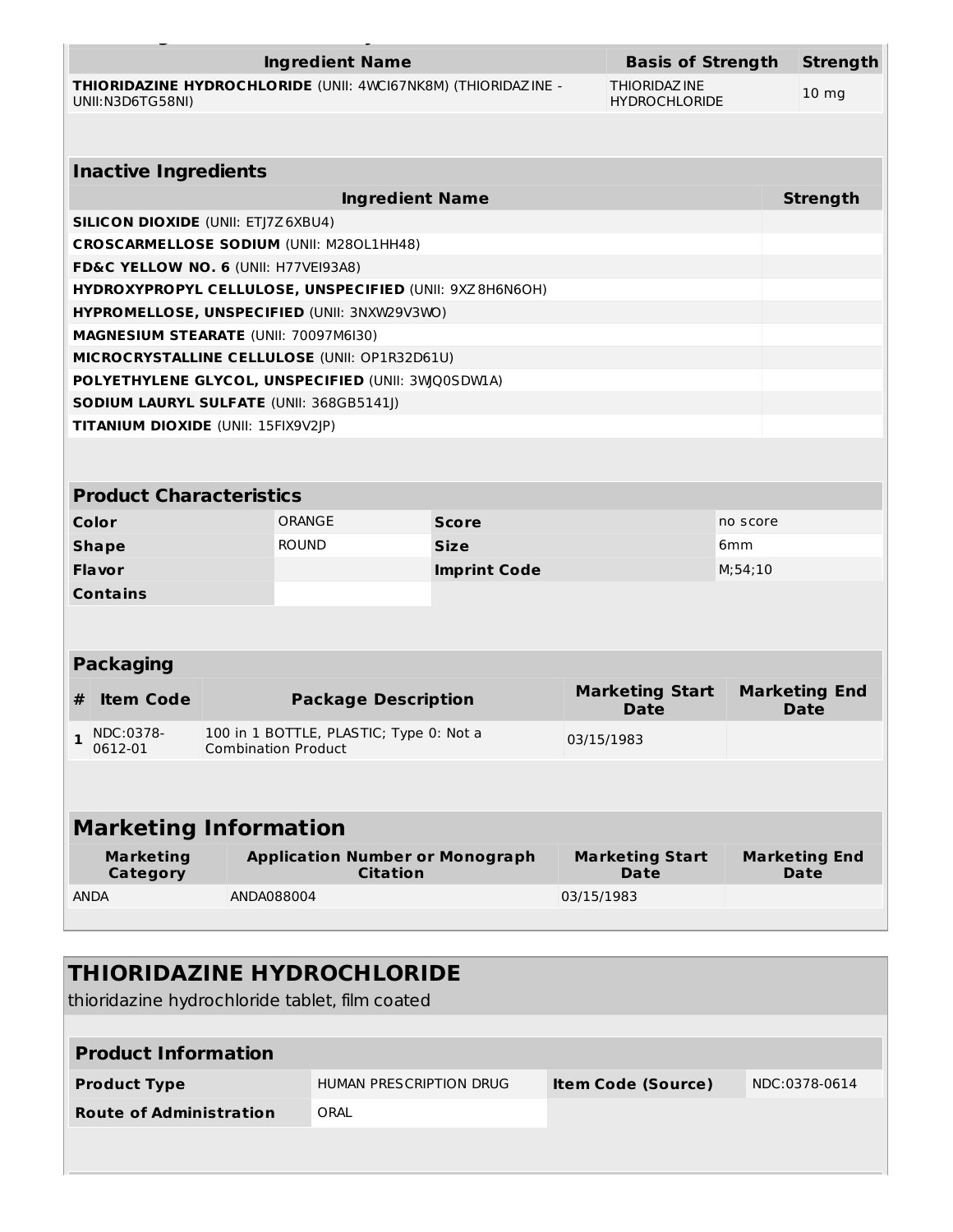| <b>Active Ingredient/Active Moiety</b>                                                                                            |                                                                                     |                            |                                                         |                                       |                              |                                     |  |  |  |
|-----------------------------------------------------------------------------------------------------------------------------------|-------------------------------------------------------------------------------------|----------------------------|---------------------------------------------------------|---------------------------------------|------------------------------|-------------------------------------|--|--|--|
|                                                                                                                                   | <b>Basis of Strength</b>                                                            | <b>Strength</b>            |                                                         |                                       |                              |                                     |  |  |  |
| THIORIDAZINE HYDROCHLORIDE (UNII: 4WCI67NK8M) (THIORIDAZINE -<br><b>THIORIDAZ INE</b><br>UNII:N3D6TG58NI)<br><b>HYDROCHLORIDE</b> |                                                                                     |                            |                                                         |                                       |                              | $25 \, mg$                          |  |  |  |
|                                                                                                                                   |                                                                                     |                            |                                                         |                                       |                              |                                     |  |  |  |
| <b>Inactive Ingredients</b>                                                                                                       |                                                                                     |                            |                                                         |                                       |                              |                                     |  |  |  |
| <b>Ingredient Name</b><br><b>Strength</b>                                                                                         |                                                                                     |                            |                                                         |                                       |                              |                                     |  |  |  |
|                                                                                                                                   | <b>SILICON DIOXIDE (UNII: ETJ7Z6XBU4)</b>                                           |                            |                                                         |                                       |                              |                                     |  |  |  |
| <b>CROSCARMELLOSE SODIUM (UNII: M280L1HH48)</b>                                                                                   |                                                                                     |                            |                                                         |                                       |                              |                                     |  |  |  |
| FD&C YELLOW NO. 6 (UNII: H77VEI93A8)                                                                                              |                                                                                     |                            |                                                         |                                       |                              |                                     |  |  |  |
|                                                                                                                                   |                                                                                     |                            | HYDROXYPROPYL CELLULOSE, UNSPECIFIED (UNII: 9XZ8H6N6OH) |                                       |                              |                                     |  |  |  |
| HYPROMELLOSE, UNSPECIFIED (UNII: 3NXW29V3WO)                                                                                      |                                                                                     |                            |                                                         |                                       |                              |                                     |  |  |  |
| MAGNESIUM STEARATE (UNII: 70097M6I30)                                                                                             |                                                                                     |                            |                                                         |                                       |                              |                                     |  |  |  |
| MICROCRYSTALLINE CELLULOSE (UNII: OP1R32D61U)                                                                                     |                                                                                     |                            |                                                         |                                       |                              |                                     |  |  |  |
| POLYETHYLENE GLYCOL, UNSPECIFIED (UNII: 3WQ0SDWLA)                                                                                |                                                                                     |                            |                                                         |                                       |                              |                                     |  |  |  |
| SODIUM LAURYL SULFATE (UNII: 368GB5141J)                                                                                          |                                                                                     |                            |                                                         |                                       |                              |                                     |  |  |  |
| <b>TITANIUM DIOXIDE (UNII: 15FIX9V2JP)</b>                                                                                        |                                                                                     |                            |                                                         |                                       |                              |                                     |  |  |  |
|                                                                                                                                   |                                                                                     |                            |                                                         |                                       |                              |                                     |  |  |  |
| <b>Product Characteristics</b>                                                                                                    |                                                                                     |                            |                                                         |                                       |                              |                                     |  |  |  |
| Color                                                                                                                             |                                                                                     | ORANGE                     | <b>Score</b>                                            |                                       | no score                     |                                     |  |  |  |
| <b>Shape</b>                                                                                                                      |                                                                                     | <b>ROUND</b>               | <b>Size</b>                                             |                                       | 7 <sub>mm</sub>              |                                     |  |  |  |
| Flavor                                                                                                                            |                                                                                     |                            | <b>Imprint Code</b>                                     |                                       | M;58;25                      |                                     |  |  |  |
| <b>Contains</b>                                                                                                                   |                                                                                     |                            |                                                         |                                       |                              |                                     |  |  |  |
|                                                                                                                                   |                                                                                     |                            |                                                         |                                       |                              |                                     |  |  |  |
| <b>Packaging</b>                                                                                                                  |                                                                                     |                            |                                                         |                                       |                              |                                     |  |  |  |
| <b>Item Code</b><br>#                                                                                                             |                                                                                     | <b>Package Description</b> |                                                         | <b>Marketing Start</b><br>Date        | <b>Marketing End</b><br>Date |                                     |  |  |  |
| NDC:0378-<br>$\mathbf{1}$<br>0614-01                                                                                              | 100 in 1 BOTTLE, PLASTIC; Type 0: Not a<br>03/15/1983<br><b>Combination Product</b> |                            |                                                         |                                       |                              |                                     |  |  |  |
|                                                                                                                                   |                                                                                     |                            |                                                         |                                       |                              |                                     |  |  |  |
| <b>Marketing Information</b>                                                                                                      |                                                                                     |                            |                                                         |                                       |                              |                                     |  |  |  |
| <b>Marketing</b><br><b>Category</b>                                                                                               |                                                                                     | <b>Citation</b>            | <b>Application Number or Monograph</b>                  | <b>Marketing Start</b><br><b>Date</b> |                              | <b>Marketing End</b><br><b>Date</b> |  |  |  |
| <b>ANDA</b>                                                                                                                       |                                                                                     | ANDA088004                 |                                                         | 03/15/1983                            |                              |                                     |  |  |  |
|                                                                                                                                   |                                                                                     |                            |                                                         |                                       |                              |                                     |  |  |  |
|                                                                                                                                   |                                                                                     |                            |                                                         |                                       |                              |                                     |  |  |  |

| <b>THIORIDAZINE HYDROCHLORIDE</b><br>thioridazine hydrochloride tablet, film coated |                         |                           |               |  |  |  |  |  |
|-------------------------------------------------------------------------------------|-------------------------|---------------------------|---------------|--|--|--|--|--|
| <b>Product Information</b>                                                          |                         |                           |               |  |  |  |  |  |
| <b>Product Type</b>                                                                 | HUMAN PRESCRIPTION DRUG | <b>Item Code (Source)</b> | NDC:0378-0616 |  |  |  |  |  |
| <b>Route of Administration</b><br>ORAL                                              |                         |                           |               |  |  |  |  |  |
|                                                                                     |                         |                           |               |  |  |  |  |  |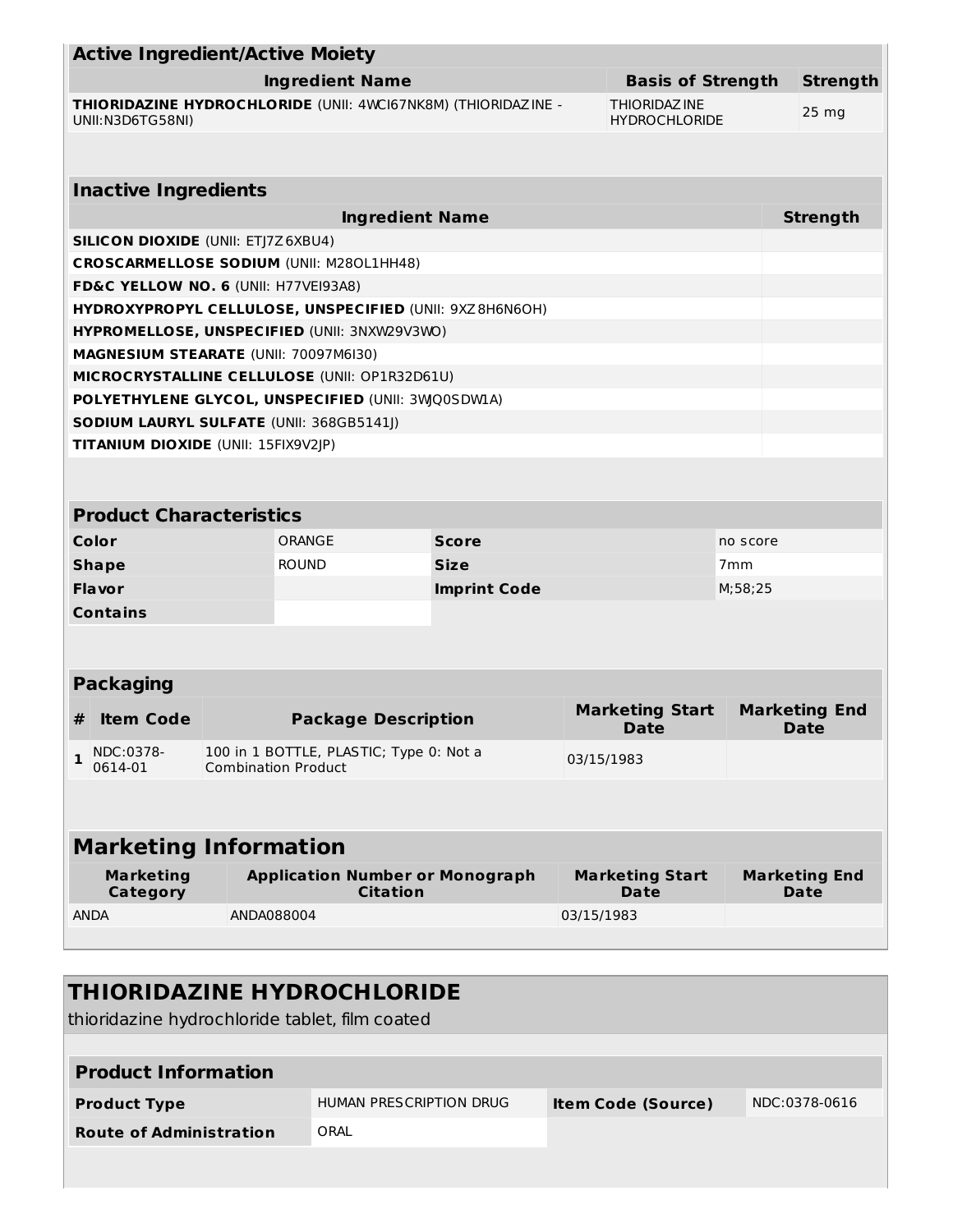| <b>Active Ingredient/Active Moiety</b>                                                                                     |                                                                                                             |  |                                                           |                     |                                       |                 |                                     |  |
|----------------------------------------------------------------------------------------------------------------------------|-------------------------------------------------------------------------------------------------------------|--|-----------------------------------------------------------|---------------------|---------------------------------------|-----------------|-------------------------------------|--|
|                                                                                                                            | <b>Ingredient Name</b><br><b>Basis of Strength</b>                                                          |  |                                                           |                     |                                       | <b>Strength</b> |                                     |  |
| THIORIDAZINE HYDROCHLORIDE (UNII: 4WCI67NK8M) (THIORIDAZINE -<br>THIORIDAZ INE<br>UNII:N3D6TG58NI)<br><b>HYDROCHLORIDE</b> |                                                                                                             |  |                                                           | 50 mg               |                                       |                 |                                     |  |
|                                                                                                                            |                                                                                                             |  |                                                           |                     |                                       |                 |                                     |  |
|                                                                                                                            | <b>Inactive Ingredients</b>                                                                                 |  |                                                           |                     |                                       |                 |                                     |  |
|                                                                                                                            |                                                                                                             |  | <b>Ingredient Name</b>                                    |                     |                                       |                 | <b>Strength</b>                     |  |
|                                                                                                                            | <b>SILICON DIOXIDE (UNII: ETJ7Z6XBU4)</b>                                                                   |  |                                                           |                     |                                       |                 |                                     |  |
|                                                                                                                            |                                                                                                             |  | <b>CROSCARMELLOSE SODIUM (UNII: M280L1HH48)</b>           |                     |                                       |                 |                                     |  |
|                                                                                                                            | FD&C YELLOW NO. 6 (UNII: H77VEI93A8)                                                                        |  |                                                           |                     |                                       |                 |                                     |  |
|                                                                                                                            |                                                                                                             |  | HYDROXYPROPYL CELLULOSE, UNSPECIFIED (UNII: 9XZ8H6N6OH)   |                     |                                       |                 |                                     |  |
|                                                                                                                            |                                                                                                             |  | HYPROMELLOSE, UNSPECIFIED (UNII: 3NXW29V3WO)              |                     |                                       |                 |                                     |  |
|                                                                                                                            |                                                                                                             |  | MAGNESIUM STEARATE (UNII: 70097M6I30)                     |                     |                                       |                 |                                     |  |
|                                                                                                                            |                                                                                                             |  | MICROCRYSTALLINE CELLULOSE (UNII: OP1R32D61U)             |                     |                                       |                 |                                     |  |
|                                                                                                                            |                                                                                                             |  | POLYETHYLENE GLYCOL, UNSPECIFIED (UNII: 3WQ0SDWLA)        |                     |                                       |                 |                                     |  |
|                                                                                                                            |                                                                                                             |  | SODIUM LAURYL SULFATE (UNII: 368GB5141J)                  |                     |                                       |                 |                                     |  |
|                                                                                                                            | <b>TITANIUM DIOXIDE (UNII: 15FIX9V2JP)</b>                                                                  |  |                                                           |                     |                                       |                 |                                     |  |
|                                                                                                                            |                                                                                                             |  |                                                           |                     |                                       |                 |                                     |  |
|                                                                                                                            |                                                                                                             |  |                                                           |                     |                                       |                 |                                     |  |
|                                                                                                                            | <b>Product Characteristics</b>                                                                              |  |                                                           |                     |                                       |                 |                                     |  |
|                                                                                                                            | Color                                                                                                       |  | ORANGE                                                    | <b>Score</b>        |                                       | no score        |                                     |  |
|                                                                                                                            | <b>Shape</b>                                                                                                |  | <b>ROUND</b>                                              | <b>Size</b>         | 9mm                                   |                 |                                     |  |
|                                                                                                                            | <b>Flavor</b>                                                                                               |  |                                                           | <b>Imprint Code</b> |                                       | M; 59; 50       |                                     |  |
|                                                                                                                            | <b>Contains</b>                                                                                             |  |                                                           |                     |                                       |                 |                                     |  |
|                                                                                                                            |                                                                                                             |  |                                                           |                     |                                       |                 |                                     |  |
|                                                                                                                            |                                                                                                             |  |                                                           |                     |                                       |                 |                                     |  |
|                                                                                                                            | <b>Packaging</b>                                                                                            |  |                                                           |                     |                                       |                 |                                     |  |
| #                                                                                                                          | <b>Item Code</b>                                                                                            |  | <b>Package Description</b>                                |                     | <b>Marketing Start</b><br><b>Date</b> |                 | <b>Marketing End</b><br><b>Date</b> |  |
| $\mathbf{1}$                                                                                                               | 100 in 1 BOTTLE, PLASTIC; Type 0: Not a<br>NDC:0378-<br>03/15/1983<br>0616-01<br><b>Combination Product</b> |  |                                                           |                     |                                       |                 |                                     |  |
|                                                                                                                            |                                                                                                             |  |                                                           |                     |                                       |                 |                                     |  |
| <b>Marketing Information</b>                                                                                               |                                                                                                             |  |                                                           |                     |                                       |                 |                                     |  |
|                                                                                                                            | <b>Marketing</b><br>Category                                                                                |  | <b>Application Number or Monograph</b><br><b>Citation</b> |                     | <b>Marketing Start</b><br><b>Date</b> |                 | <b>Marketing End</b><br>Date        |  |
| <b>ANDA</b>                                                                                                                |                                                                                                             |  | ANDA088004                                                |                     | 03/15/1983                            |                 |                                     |  |
|                                                                                                                            |                                                                                                             |  |                                                           |                     |                                       |                 |                                     |  |

# **THIORIDAZINE HYDROCHLORIDE** thioridazine hydrochloride tablet, film coated **Product Information Product Type HUMAN PRESCRIPTION DRUG Item Code (Source)** NDC:0378-0618 **Route of Administration** ORAL